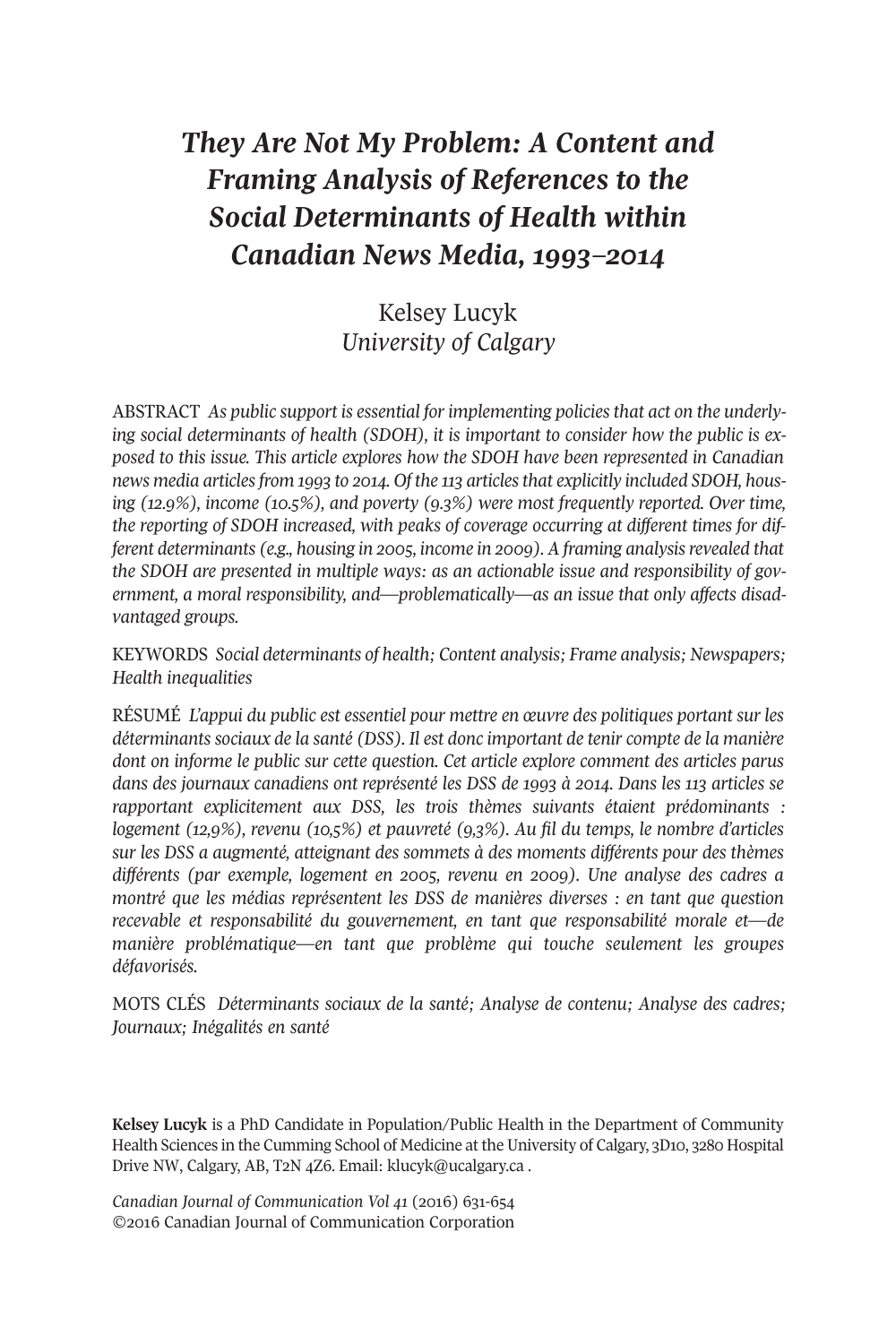## **Introduction**

The social determinants of health (SDOH) refer to the complex set of political, social, and economic forces (e.g., employment, gender, income) that shape the conditions we are born into, grow, live, work, and age in (Raphael, 2009; World Health Organization [WHO], 2008). These conditions shape the health of individuals, communities, and jurisdictions through the distribution of wealth, power, and resources (Raphael, 2009).

As predictors of health at both the population and individual level, the SDOH are not only a foundational concept to population and public health but also a matter of public importance (O'Hara, 2005; Public Health Agency of Canada, 2011; Raphael, 2009). Despite numerous public policy documents<sup>1</sup> that have drawn attention to the SDOH in Canada over the last 30 years, the general public remains relatively unaware of and uninformed about the SDOH and their importance to health (Raphael, 2009). The findings of geographer John Eyles and colleagues Michael Brimacombe, Paul Chaulk, Greg Stoddart, Tina Pranger, and Olive Moase (2001) from their survey of Prince Edward Island health practitioners and the general public support this claim. The authors (2001) found that respondents from the general public deemed personal health practices and formal health care as the most important factors to health and SDOH (e.g., income and employment) among those least important (Eyles, Brimacombe, Chaulk, Stoddart, Pranger, & Moase, 2001). Similarly, nutrition scholar Judy Paisley and colleagues Corina Midgett,Glenn Brunetti, and Helen Tomasik (2001) found that residents of Hamilton-Wentworth, Ontario, most frequently identified smoking and poor diet as risk factors for cardiovascular disease, despite the strength of the association shown with SDOH, such as income inequality (Paisley, Midgett, Brunetti, & Tomasik, 2001; Raphael, 2002). Findings from the 2003 Canadian Population Health Initiative survey on public views ofthe SDOH also found that 65 to 80 percent of participants reported personal behaviours (e.g., smoking, eating, exercise) as most influential to health (Canadian Institute for Health Information [CIHI], 2005). Even when prompted about the SDOH, only a third of participants reported the influence of social and economic conditions (CIHI, 2005).

Dennis Raphael (2009), professor of health policy and risk management, has claimed that the general public is "woefully uninformed" (p. 85) about the SDOH, which he attributed in part to the biomedical and lifestyle discourses that pervade mass media.As social geographer Michael Hayes and colleagues IanRoss, MikeGasher, Donald Gustein, James Dunn, and Robert Hackett (2007) found in their media analysis of Canadian national newspapers, only about 5 percent of all stories  $(n = 4732)$  reported broader, social influences of health, despite 65 percent of articles covering health (Hayes, Ross, Gasher, Gustein, Dunn, & Hackett, 2007). Likewise, a 2003 media monitoring study of health coverage in national, provincial, and territorial newspapers (commissioned by the CIHI) found that 30 percent of all articles (*n* = 1467) reported on personal health behaviours, while just 14 percent reported on social determinants [i.e., childhood 7% and employment 7%] (CIHI, 2005).A multimedia analysis of print, television, wire, and radio sources conducted found similar results (Higgins, Naylor, Berry, O'Connor, & McLean, 2006). The authors found that of all health discourses reported from 1999 to 2003, SDOH (e.g., culture, poverty, gender) accounted for just 3.6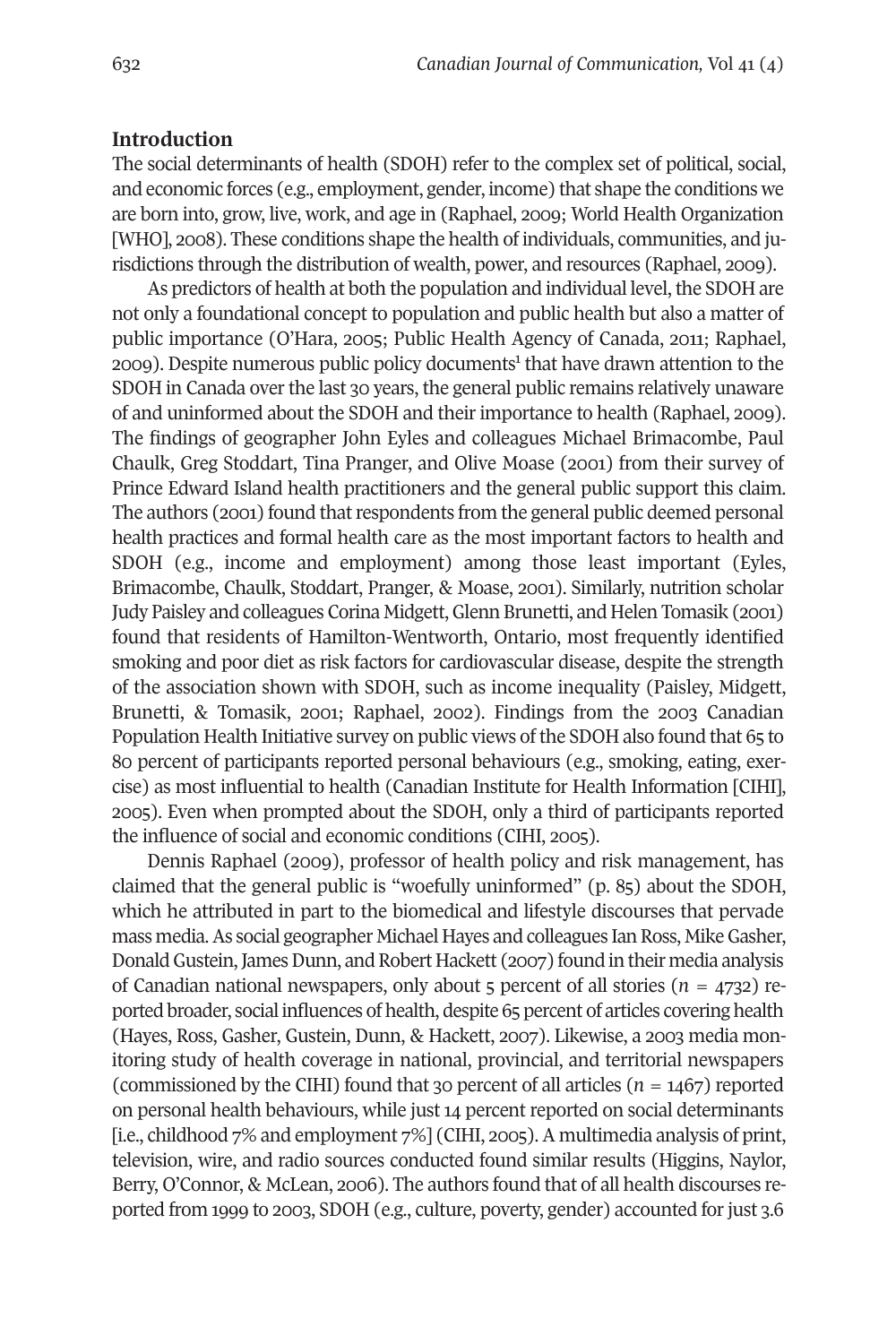percent of media coverage per year (Higgins et al., 2006). An American study similarly found that among news articles reporting on type 2 diabetes (*n* = 698), only 11.6 percent reported on the condition's SDOH (Gollust, Lantz, & Ubel, 2009).

Aside from media coverage of the SDOH, media reportage (i.e., the act or process of covering/reporting news) is another area where these conditions may be underrepresented or their importance underappreciated. News geographer and communications scholar Mike Gasher and colleagues (2007) discovered through interviews with Canadian health reporters that they prioritized issues of healthcare, individual-level behaviours, and personal health habits in their work, despite the dedication to the SDOH concept they had conveyed to the interviewer. Gasher et al (2007) related these findings to the work of Lawrence Wallack (1990), a professor who studies how public health is socially valued and framed by the public. Wallack (1990) noted that mass media reinforced individual-level explanations of health and disease, which trivialized the complex and systemic processes that produce health (Wallack, 1990).

While attention has been paid to the coverage of SDOH in news media (Gollust, Lantz, & Ubel, 2009; Hodgetts, 2012; Kim, Kumanyika, Shive, Igweatu, & Kim, 2010; Raphael, 2011) and its framing (Aronowitz, 2008; Koh, Oppenheimer, Massin-Short, Emmons,Geller, & Viswanath, 2010; Niederdeppe, Bu, Borah,Kindig, & Robert, 2008), there remains a need to consider how these operate in various settings overtime. The purpose ofthis article is to explore how the SDOH have been represented in Canadian news media articles from 1993 to 2014. Specific research questions included: (a) when were the SDOH first reported?; (b) which SDOH are most frequently reported?; (c) how has coverage of the SDOH changed over time?; (d) how are messages of the SDOH communicated to the public?; and (e) how are reports of the SDOH framed?

This article contributes to the academic literature an overview of how SDOH-related messages are communicated to the public. This can be used to inform researchers, practitioners, and decision-makers of the extent to which their intended messages are reaching public audiences and identify areas where further attention orimprovement is needed. This article comes at a time when those working in population and public health have increasingly identified the need to effectively communicate SDOH-related messages to the general public (e.g., Canadian Council on Social Determinants of Health, 2013; Canadian Medical Association, 2013; Government of Alberta, 2014).

#### **Methods**

Content analysis was used to answerresearch questions (a–d) for qualitative document analysis as follows: 1) document and identify the research problem; 2) develop a protocol and collect data; 3) code and organize data; 4) analyze data; and 5) report findings (Altheide, 1996). The findings from this content analysis (i.e., the codes and categories generated) were used to inform a framing analysis of the SDOH in news media reports, to answer research question (e).

Framing analysis was conducted according to the definition and function of frames identified by Entman (1993):

to select some aspects of a perceived reality and make them more salient in a communicating text, in such a way as to promote a particular problem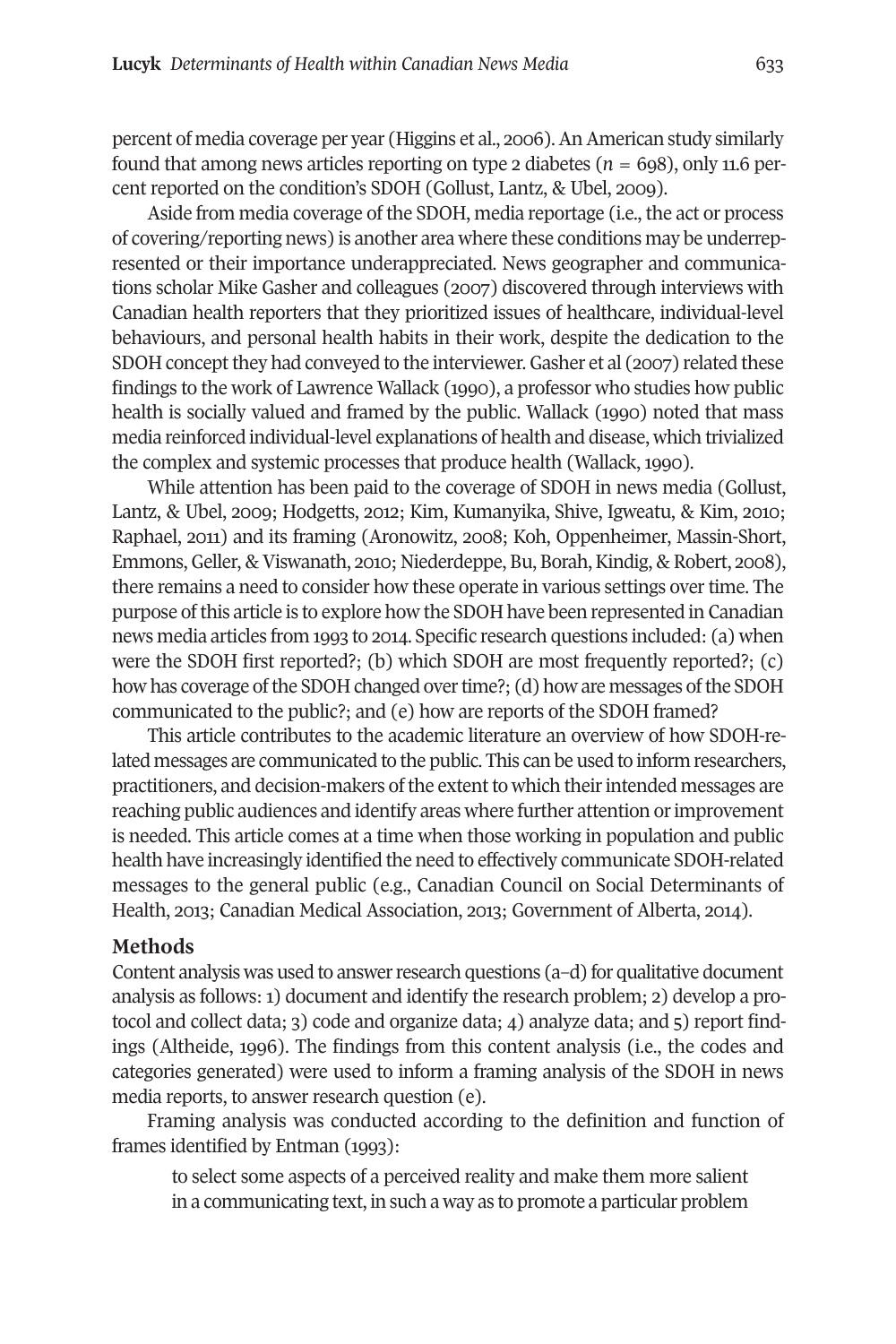definition, causal interpretation, moral evaluation, and/or treatment recommendation for the item described. (p. 52; italics removed)

The frame forthis analysis was identified through rereading and constant comparison of articles, and by considering the broad themes that emerged through content analysis relating to the issues reported (e.g., the SDOH require action), the causes diagnosed to them (e.g., government cuts to healthcare spending), the moral judgments they made (e.g., inaction on SDOH is "wrong"), and their proposed solutions (e.g., poverty reduction strategy).

#### *Sampling*

Data was collected from the ProQuest Database, Canadian Newsstand Complete, by searching for the terms: "social determinants of health" or "social factors of health" or "social elements of health" or "social determinants" or "social aspect\* of health" or "social NEAR/2 health." This search returned 860 results from 100 newspapers within the time period of  $1985$  to 2014. Before placing any parameters on these results, the five earliest articles were included and analyzed specifically to inform research question (a).

Study results were limited to the 25 most widely circulated English-language Canadian national newspapers;  $12<sup>2</sup>$  of these newspapers returned results. This reduced the sample to 194 articles, including the earliest five previously included. Eleven articles were removed because they did not report on the social determinants of health (four articles) or were not news articles (four book reviews; two event listings; one introduction to a series of columns). The remaining 183 articles were coded according to predetermined categories for content analysis (e.g., SDOH identified, year published, newspaper title) and framing analysis (see above). As common elements in the data became apparent, additional codes and themes were constructed to accommodate them (e.g., medicalization). NVivo qualitative analysis software was used to assist with data organization and coding (QSR International Pty Ltd., 2014).

Where "clusters" of articles (i.e., three or more unique or similar stories that run in different newspapers within a short time period) appeared, they were considered as individually unique articles. They were treated in this way because an early reading of the data identified that some articles reported relevant differences; specifically, where the article elaborated on the SDOH that were reported in its clustered counterpart (e.g., Laucius, 2013a, 2013b).

## **Results**

#### *When were the SDOH first reported?*

Reports of the SDOH first emerged as a cluster of articles  $(n = 4)$  published May 21 and 22, 1993, which covered a health policy conference put on by McMaster University (Morrison, 1993; Ottawa Citizen, 1993; Vancouver Sun, 1993; Edmonton Journal, 1993). Specifically, the articles reported on a keynote address delivered by Dr. Sol Levine (1922– 1996), a medical sociologist and professor of health behaviour at the Harvard School of Public Health. Levine observed that, "health increases with every rung up the social ladder" (Morrison, 1993, p. B3) and used the example of income linked with chronic and degenerative diseases (e.g., cancer, hypertension, and Alzheimer's) to illustrate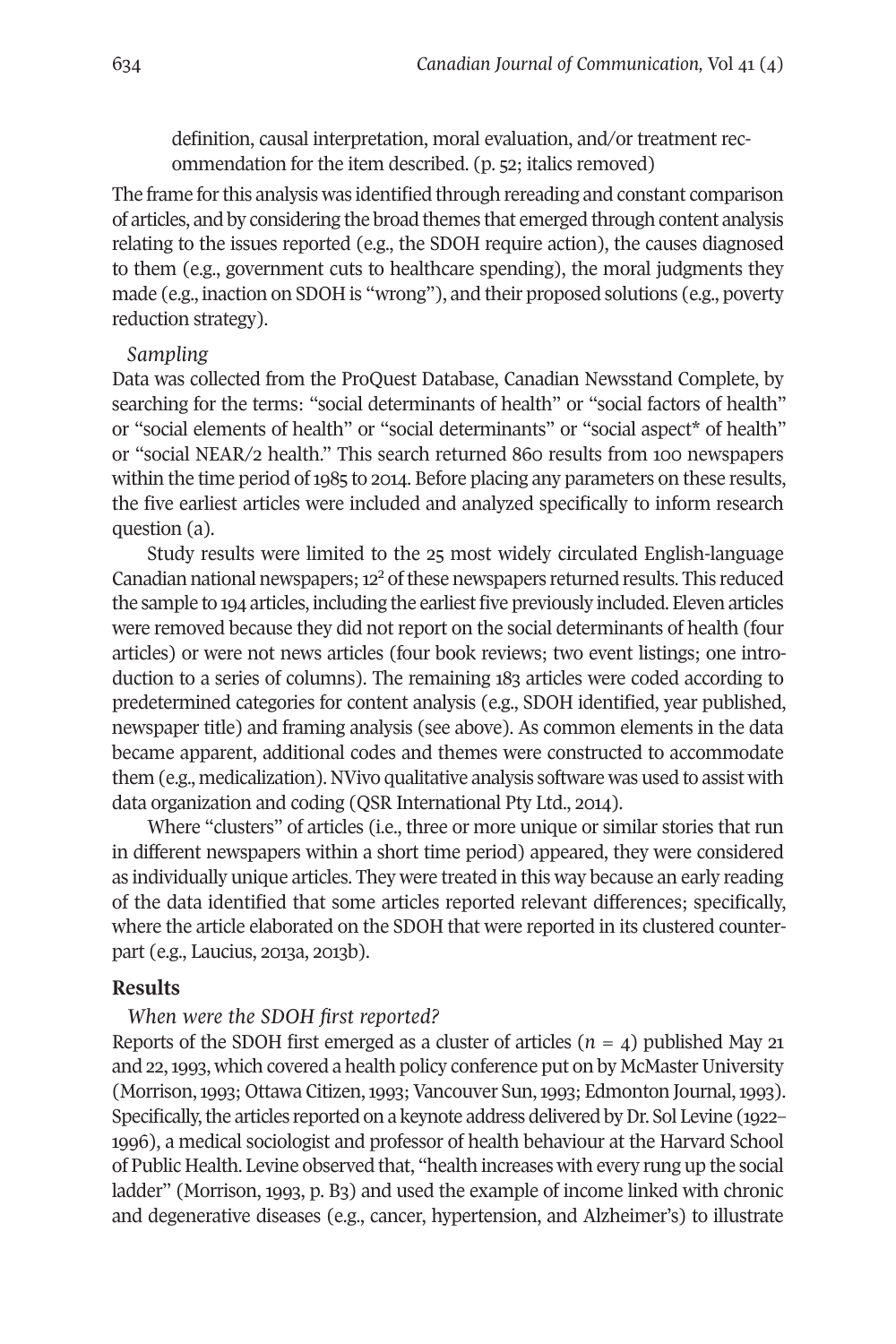his point. In addition to income, the reporters listed social support, stress, family, where we live, and flexibility on the job as examples of SDOH in their articles.

All four of these articles reported on Levine's identification of government accountability and responsibility for improving public health through action on the SDOH. Three articles from this cluster reported this key message verbatim, by writing that: "If we cared about health, we would not blindly accept the social structures in which we live" (Morrison,1993, p. B3; Vancouver Sun 1993, p. A7; Edmonton Journal,1993, p. D17).

#### *Which SDOH are most frequently reported?*

Of all articles analyzed  $(n = 183)$ , 113 (63.8%) reported and named specific SDOH. Over the course of 1993 to 2014, SDOH were reported a total 418 times. The determinants most frequently reported were housing (12.9%), income (10.5%), education (10.5%), poverty (9.3%), and food insecurity (5.9%). Less frequently reported SDOH were control over aspects of one's life (1.4%), childcare (1.4%), culture (1%), disability (2.2%), drug or alcohol abuse (1.6%), early childhood (2.6%), ethnicity and race (3.1%), family (2.2%), gender (1.2%), inequity and inequality (2.9%), homelessness (1.4%), health services (1.7%), neighbourhood (2.6%), social support (2.6%), socioeconomic status (2.4%), and welfare (2.2%).

An additional 28 items were reported as SDOH but were reported too broadly (i.e., without specification of how the determinant linked to health) or too infrequently (<2 reports) to represent an SDOH group and were therefore labelled as "other." These included factors such as: risky health behaviours (unspecified); sedentary-promoting commodities (e.g., computer games, automobiles); access to legal assistance; economy or economic aspects (unspecified);language barriers; public policies and politics; public security and safety; self-esteem; sexuality; social aspects (unspecified); stress;transit; school curriculum (e.g., nutrition, sex education); exercise; free time; and, history of emotional, domestic, or sexual abuse. A summary of frequently reported SDOH is shown in Table 1.

|                           | No. of times<br>reported in<br>news media<br>(percent) | Terms included                                                                                                                                           |
|---------------------------|--------------------------------------------------------|----------------------------------------------------------------------------------------------------------------------------------------------------------|
| Childcare                 | 6(1.4)                                                 | Subsidized day care, childhood care                                                                                                                      |
| Control                   | 6(1.4)                                                 | Coercion, exclusion from the decision-making process, having<br>control over decisions in your life, lack of human rights, sense of<br>control over life |
| Culture                   | 4(1)                                                   | Cultural beliefs                                                                                                                                         |
| <b>Disability</b>         | 9(2.2)                                                 | Anxiety disorder, being unable to work, mental illness, chronic<br>health conditions                                                                     |
| Drug and<br>alcohol abuse | 7(1.6)                                                 | Drug addiction, alcohol addiction, alcohol abuse, misuse of<br>cannabis, drug abuse                                                                      |

|  | Table 1: Distribution of social determinants of health, where reported |  |  |
|--|------------------------------------------------------------------------|--|--|
|  |                                                                        |  |  |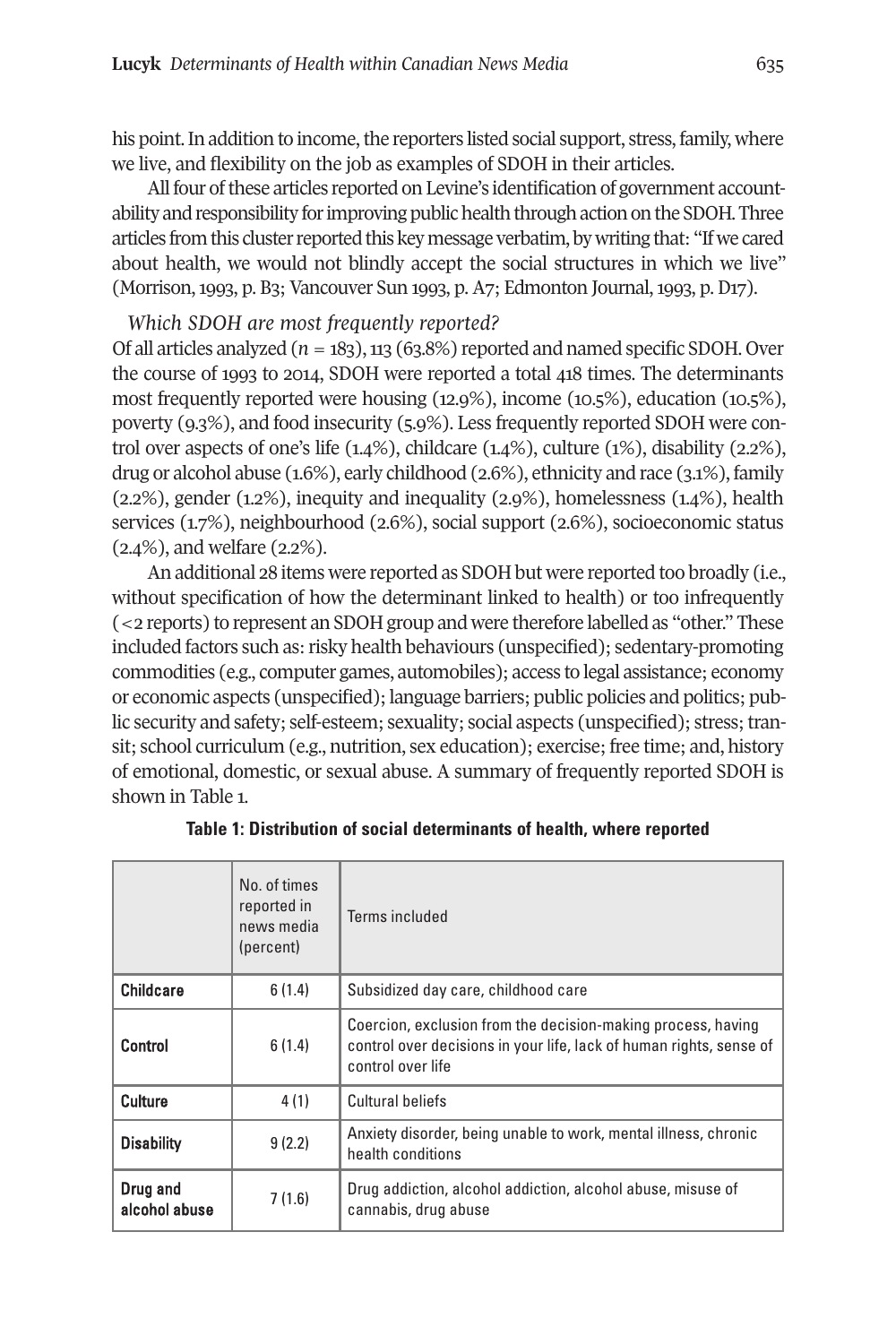## **Table 1 (continued)**

|                              | No. of times<br>reported in<br>news media<br>(percent) | <b>Terms included</b>                                                                                                                                                                                                                                                                    |
|------------------------------|--------------------------------------------------------|------------------------------------------------------------------------------------------------------------------------------------------------------------------------------------------------------------------------------------------------------------------------------------------|
| Early<br>childhood           | 11(2.6)                                                | Early childhood education and programs, lack of stimulation<br>before the age of five, suboptimal early childhood experiences,<br>child(hood) poverty, adequate child welfare                                                                                                            |
| <b>Education</b>             | 44 (10.5)                                              | Access to education, education level, inadequate education,<br>lack of education, poor education, educational funds,<br>literacy, illiteracy, literacy rate                                                                                                                              |
| <b>Employment</b>            | 24 (5.7)                                               | Access to employment, adequacy of employment, low levels of<br>employment, good job, seasonal job security, part-time job<br>security, jobs, flexibility on the job, stress on the job,<br>unfavourable work conditions, unsafe work/working conditions                                  |
| <b>Environment</b>           | 18 (4.3)                                               | (Lack of) clean water, sanitation, cleanliness of air and water,<br>environmental aspects, (levels of) pollution                                                                                                                                                                         |
| <b>Ethnicity</b><br>and race | 13(3.1)                                                | Race, racism, privilege of being born in Canada, Aboriginal<br>history of trauma, colonization, and oppression,<br>disenfranchisement                                                                                                                                                    |
| Family                       | 9(2.2)                                                 | Illness to family structure, family support, (poor)/parenting,<br>having parents around, spouse                                                                                                                                                                                          |
| Food<br>insecurity           | 25 (5.9)                                               | (Lack of) access to fresh produce/healthy foods, adequate<br>nourishment, (good)/nutrition, (unhealthy)/diet, (lack of)/healthy<br>food, food security, hunger                                                                                                                           |
| Gender                       | 5(1.2)                                                 | Gender equity, gender inequity                                                                                                                                                                                                                                                           |
| Healthcare                   | 7 (1.7)                                                | Access to advanced technology, access to doctors, healthcare,<br>access to health services                                                                                                                                                                                               |
| <b>Homelessness</b>          | 6(1.4)                                                 | Homeless                                                                                                                                                                                                                                                                                 |
| Housing                      | 54 (12.9)                                              | Adequate housing, affordable housing, bad housing, good<br>housing, inadequate housing, insecure housing, low-cost<br>housing, poor housing, living conditions (crowded, overcrowded,<br>overcrowding)                                                                                   |
| Income                       | 44 (10.5)                                              | Income adequacy, adequate income, economic inactivity,<br>economic security, family income, income gradient, income level,<br>personal finances, secure income, income security, wealth,<br>economic insecurity, (lack of) living wage, minimum wage, low<br>income, savings in the bank |
| Inequity and<br>inequality   | 12(2.9)                                                | Economic inequality, health (in)/equity, inequities (unspecified),<br>social injustice, economic inequity, social inequity, social<br>inequality, health inequality                                                                                                                      |
| Neighbourhood                | 11(2.6)                                                | City design, nearby pollutant-causing firm, nearby chemical<br>factories, geography, nearby industries, remote living, walkability,<br>where people are living, urban polarization                                                                                                       |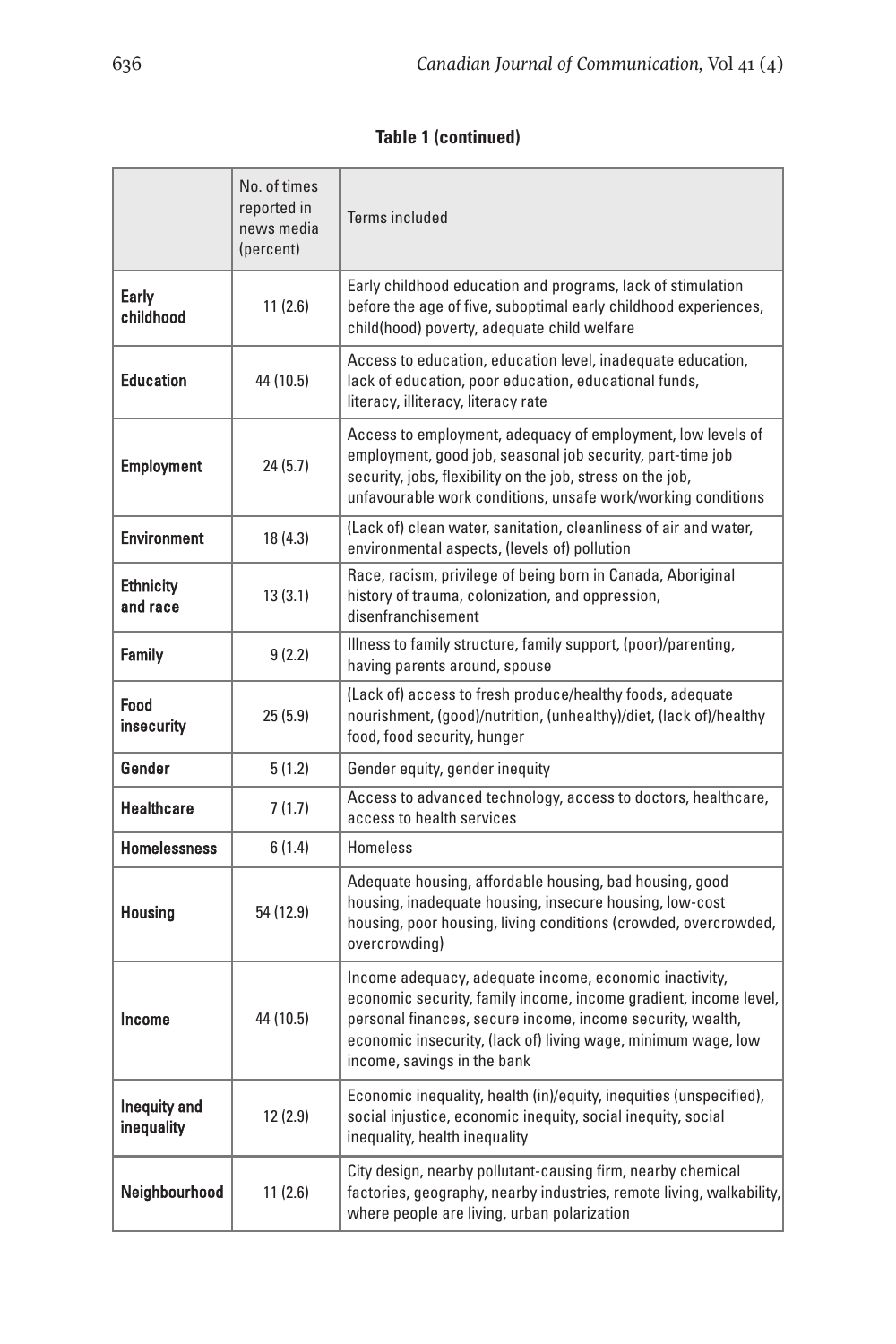|                                       | No. of times<br>reported in<br>news media<br>(percent) | Terms included                                                                                                                                                                                                                                                                                                                                                                                                                                                                                                                                      |  |
|---------------------------------------|--------------------------------------------------------|-----------------------------------------------------------------------------------------------------------------------------------------------------------------------------------------------------------------------------------------------------------------------------------------------------------------------------------------------------------------------------------------------------------------------------------------------------------------------------------------------------------------------------------------------------|--|
| Other                                 | 34(8.1)                                                | Access to legal assistance, automobile, behaviours (unspecified),<br>computer games, domestic abuse, economic aspects<br>(unspecified), economics (unspecified), economy, exercise, free<br>time, history of emotional or sexual abuse, insecurity<br>(unspecified), language, policies (unspecified), politics, public<br>security, related behaviours, safety, school curriculum, self-<br>esteem, sexuality, social aspects (unspecified), social factors<br>(unspecified), stress, success addiction, transit, and violence in<br>relationships |  |
| Poverty                               | 39(9.3)                                                | Poverty                                                                                                                                                                                                                                                                                                                                                                                                                                                                                                                                             |  |
| Social<br>support                     | 11(2.6)                                                | Having people who love you around, supportive friends,<br>community programs, community support programs, job<br>retraining programs, positive friendship network, social isolation,<br>strength of community, social participation, social exclusion,<br>social participation, social isolation                                                                                                                                                                                                                                                    |  |
| <b>Socioeconomic</b><br>status        | 10(2.4)                                                | Economic status, social class, social status                                                                                                                                                                                                                                                                                                                                                                                                                                                                                                        |  |
| <b>Welfare and</b><br>social services | 9(2.2)                                                 | Income support, job/employment support, social assistance,<br>social services, adequate welfare support                                                                                                                                                                                                                                                                                                                                                                                                                                             |  |

#### **Table 1 (continued)**

Where explicitly identified or listed, the SDOH were reported in 209 unique ways, which are provided in a condensed format in the "Terms included" column of Table 1. Reports of SDOH varied widely, from individual-level behaviours such as diet, exercise, or cannabis use, to community-level influences such as community support programs or network of positive friends, to even broader, societal-level influencers such as poor public policy or public security. These vast differences among the different SDOH reported reflect the complex and widespread influence of the SDOH and the many levels at which they influence health (WHO, 2008).

## *How has coverage of the SDOH changed over time?*

Figure 1 illustrates the distribution over time of the five most frequently reported SDOH, among articles that explicitly reported them  $(n = 113)$ . As shown in the figure, there was increasing news media coverage of these SDOH from 1993 to 2014. For example, where housing was reported, it ranged from its lowest coverage in 1993 ( $n = o$ ) to its highest in 2005 ( $n = 8$ ). As another example, coverage for income ranged from its lowest in 1993  $(n = 0)$  to its highest in 2013  $(n = 9)$ .

Figure 2 shows the distribution of all media articles included in this study (*n*=183). Articles reporting on the SDOH were least frequent in 2003 ( $n = 0$ ) and most frequent in 2013 ( $n = 36$ ). A number of spikes in coverage (shown as a marked increase in Figure 2) occurred in the following years: 1993  $(n = 4)$ , 2001  $(n = 5)$ , 2004  $(n = 5)$ , and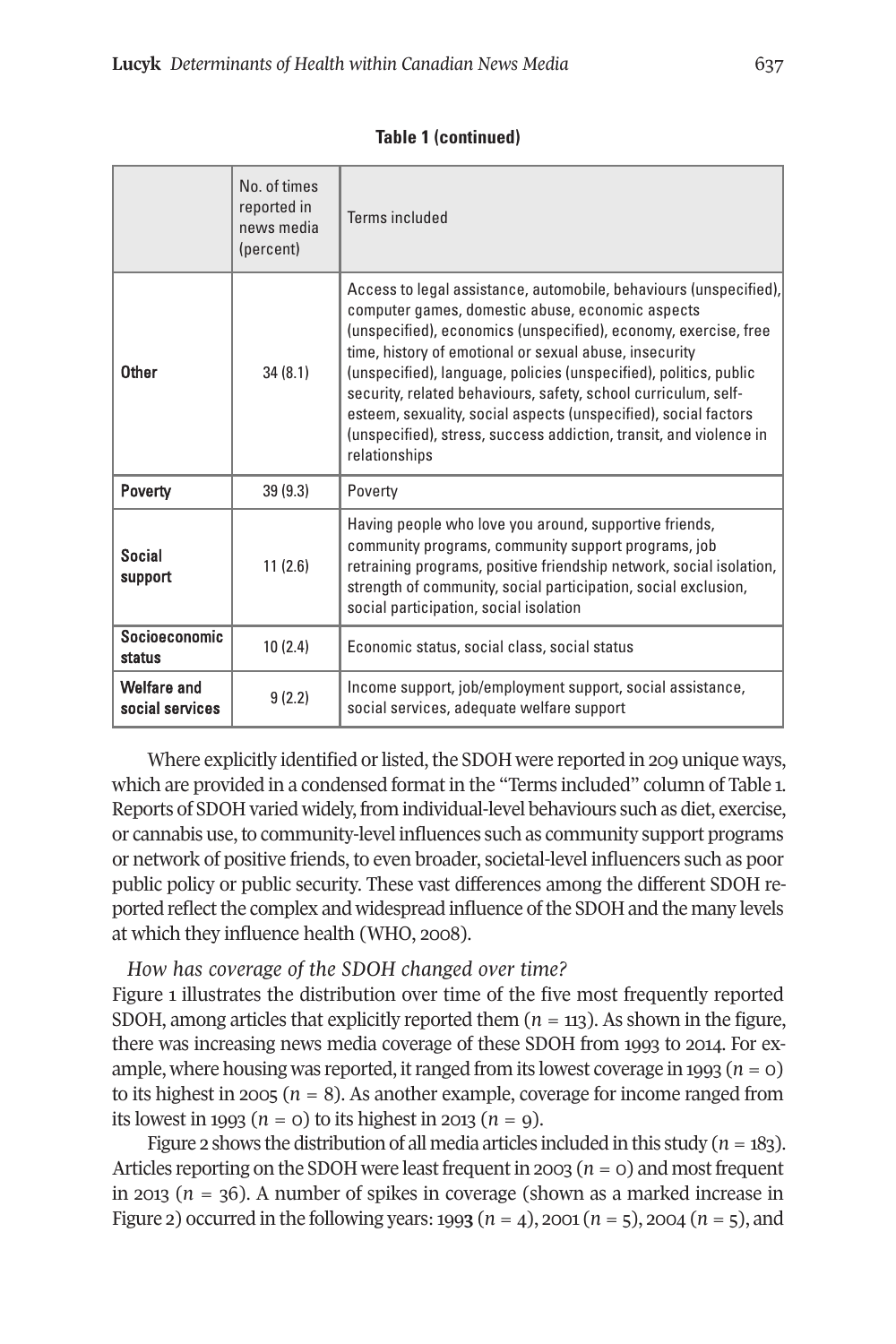

**Figure 1: Distribution of main SDOH reported in Canadian news media, 1993 to 2014** 

**Figure 2: Distribution of articles reporting on the SDOH, by year, 1993 to 2014**



 $2005 (n = 12)$ . After 2005, the average number of articles reporting on SDOH grew substantially, with an average of 16 articles reported per year between 2006 and 2014. As shown by the increasing trend line in Figure 2, and the more frequent spikes in coverage (i.e., 2008, *n* = 13; 2010, *n* = 20; 2012, *n* = 30; 2013, *n* = 36) media coverage of the SDOH is shown to have risen fairly steadily since 1993.

Four notable clusters occurred around articles covering SDOH. The earliest, as described previously, reported on a lecture given by Dr. Sol Levine in 1993 ( $n = 4$ ). The second cluster appeared in March 2005 (*n* = 5) and marked the first spike in coverage as shown in Figure 2. This second cluster of articles reported on the selection of former Minister of Health and Welfare (1977–1979) and current academic, Monique Bégin, and former politician and current HIV/AIDS activist, Stephen Lewis, to serve on the World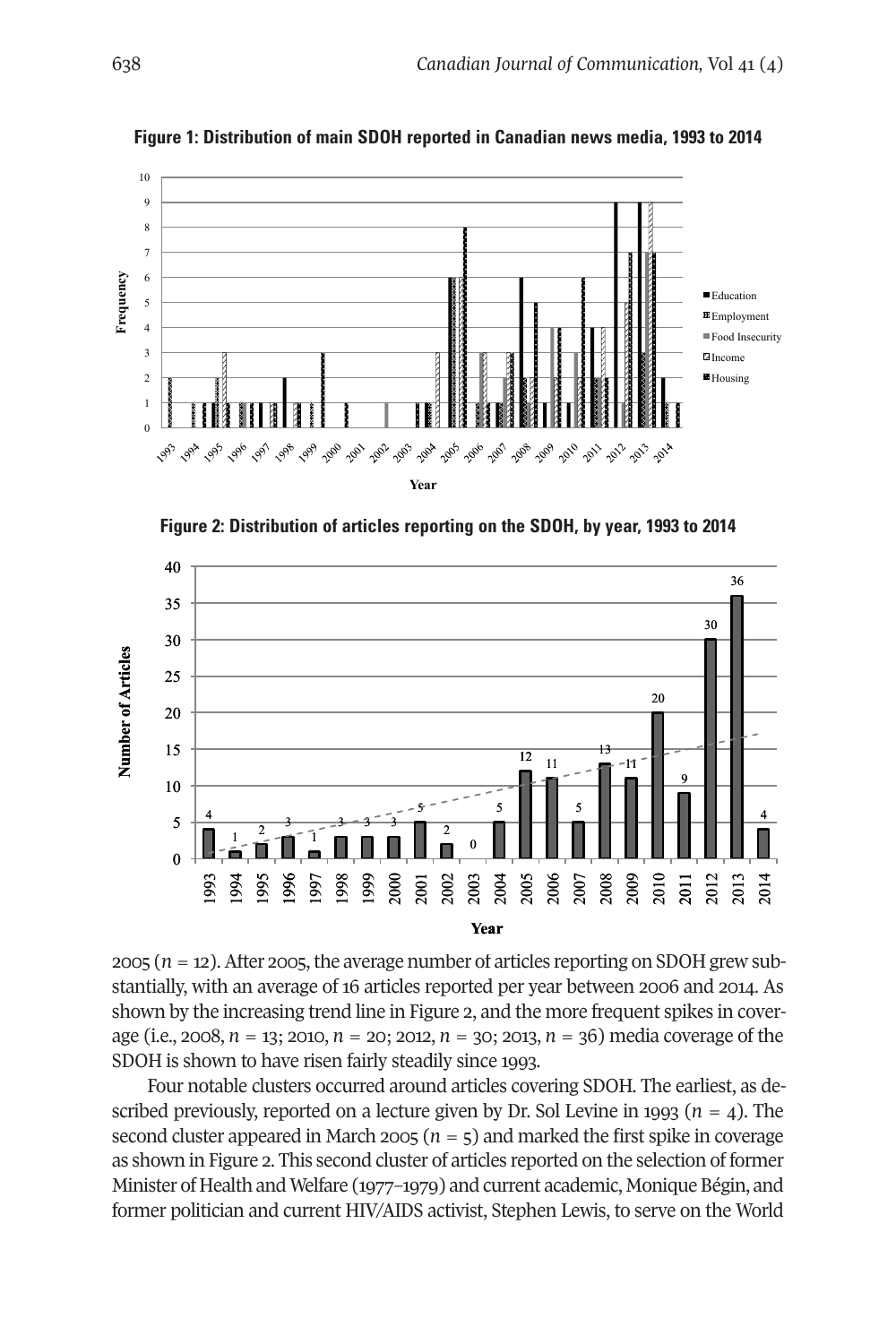Health Organization's (WHO) Commission on the Social Determinants of Health—a prestigious, three-year panel and study that investigated the SDOH internationally.

Finally, the third and fourth clusters of articles reporting on the SDOH appeared in 2012 (*n* = 6) and 2013 (*n* = 13) due mainly to the activities of Dr. Anna Reid. As the 2012–2013 president of the Canadian Medical Association (CMA), Reid took an advocacy stance for the SDOH and called fellow CMA members do the same. In her first news statement given prior to commencing her term in August 2012, Reid expressed her view that the federal government had "withdrawn some of its responsibility to take true leadership on the health care portfolio," and identified the "top-down, thisiswhat'sgoing-to-happen [*sic*]" (Kirkey, 2012a, p.A9; 2012b, p.A10; 2012c, p. B6; 2012d, p. A3) approach as the cause of problems experienced by the Canadian public (e.g., suicide, addiction, mental health issues). Reid also drew attention to the "cracks and chasms" in the Canadian healthcare system, and the need for government to act on the SDOH (Kirkey, 2012a, p. A9; 2012b, p. A10; 2012c, p. B6; 2012d, p. A3; 2012e, p. A6; see also Picard, 2012c).

Reid was again the subject of another cluster of articles  $(n = 13)$  in 2013 when she held CMA town halls across Canada to seek public input on the SDOH, spoke to the federal Anti-Poverty All-Party Caucus, and published a CMA report on her findings. The report, *Health Care in Canada: What Makes Us Sick?* drew attention to income, housing, nutrition, and food security, and also recommended that action to be taken on them (CMA, 2013). The abovementioned clusters of Reid and others illustrate how coverage of SDOH in Canadian news media has often focused on key figures and leaders who advocate action on the SDOH.

*How are messages of the SDOH communicated to the public?* Print media reporters communicate messages about the SDOH to their readers by writing about them in a carefully organized article. In this study, messages about the SDOH varied in where reporters first made mention ofthis topic in their article. To determine "position" of SDOH reporting within a data source, news articles were considered as stories with the literary devices of beginning, middle, and end.Article text was searched to determine whether the SDOH was positioned in the first (beginning), second (middle), or third (end) portion of the news report.

Among the 183 articles included, 19.5 percent  $(n = 36)$  reported SDOH at the beginning of the article, 40.5 percent  $(n = 75)$  at the middle, and 40 percent  $(n = 74)$  at the end of the article. Depending on how authors structured their news report, the intended message on SDOH may be interpreted in different ways. To help understand positioning in news reports, the St. Petersburg College Libraries (SPCL) identifies five common formats for structuring news articles: the inverted pyramid, hourglass, nut graph, narrative, and five boxes story (SPCL, 2014). While each of these formats differ in how they develop a story and report on its details, each supports presenting the "lede"—that is, a short sentence and/or headline that conveys the main topic and captures the reader's attention—at the beginning of the article. If we consider this to be representative of Canadian news media reportage, we see that the SDOH are considered the main topic or most important and interesting component of an article approximately one-fifth of the time.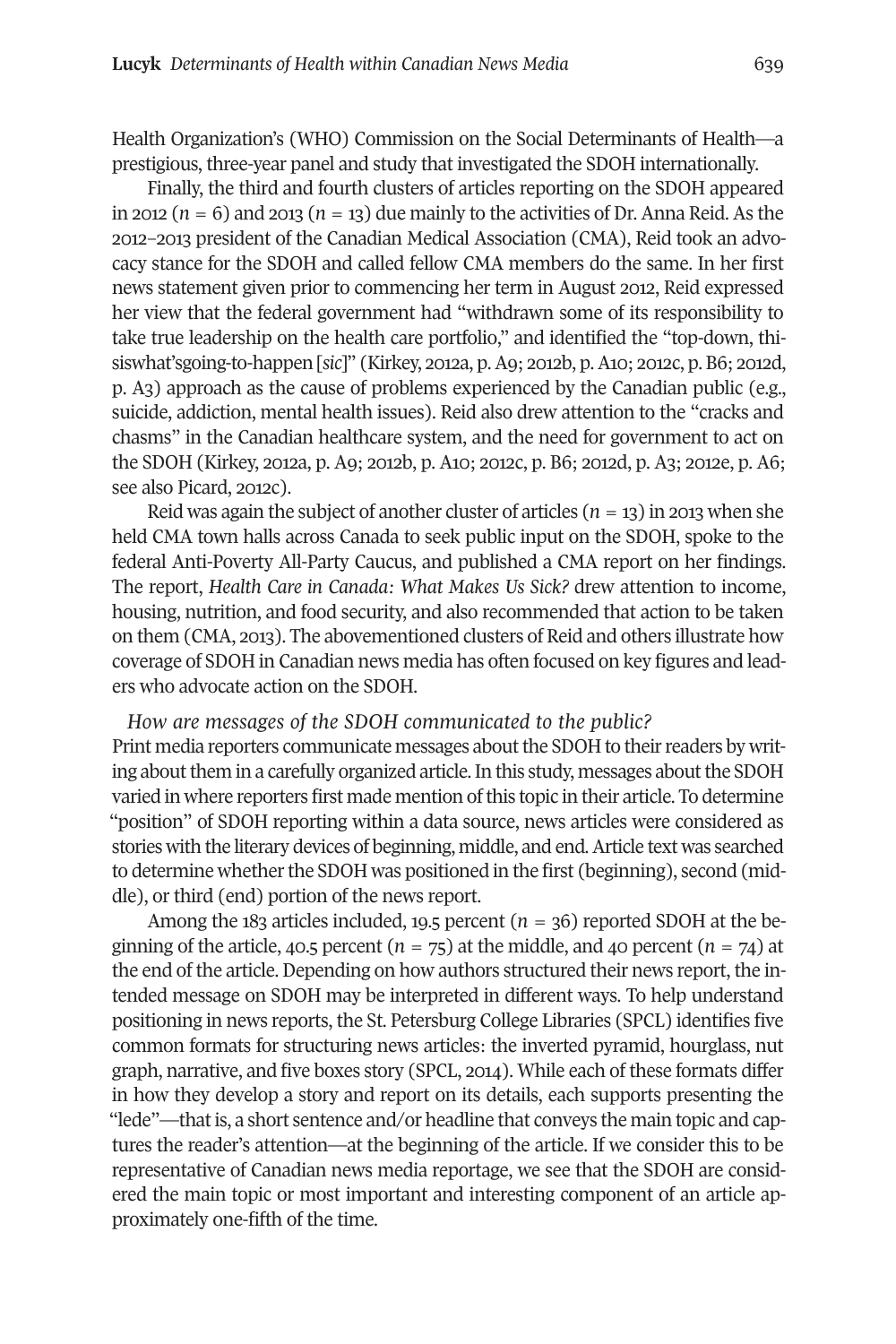The following 2010 *Edmonton Journal* article illustrates how SDOH might appear when positioned as the lede of a story:

Suppose I told you I was writing a column on the social determinants of health and the impact of substandard primary health care on acute care wait times? Unless you were a health-policy wonk of the most earnest kind, your eyes would glaze over. Perhaps they have already.

So let me put this in blunt terms.

Children and babies are dying needless deaths, at Third-World rates,right in the heart of our city. (Simons, 2010, p. B1)

This example shows how readers are immediately introduced to the SDOH, followed by the reassurance their eyes will not "glaze over" with boredom. This article instead frames the SDOH as an important issue that is relevant to the general public/reader (e.g., "So let me put this in blunt terms") (Simons, 2010, p. B1).

In comparing the above example—where the SDOH are reported in the beginning—with the following 2012 *Globe and Mail* article, one can see how the SDOH message might be lost in the middle portion of an article:

Seven and a half more years.

That's how much longer adult Ontarians would live, on average, if they could collectively overcome five unhealthy habits: smoking, excess alcohol consumption, poor diet, sedentary behaviour and stressing out.

That is the conclusion of a new report from the Institute for Clinical Evaluative Sciences and Public Health Ontario. [5 paragraphs removed]

Of course, lifestyle choices are just part of the equation. There is ample evidence that the social determinants of health – income, education, employment, stable housing, physical environment – have a tremendous impact on health and life expectancy. [5 paragraphs removed]

The new ICES/PHO data, on the other hand, are more positive. They show that small changes can have a big payoff in life expectancy and quality of life. That should be motivating individually and inspiring collectively. (Picard, 2012a, p. A6)

As shown in this example, the message of the SDOH is not highlighted in any way to draw the reader's attention to it. In fact, the SDOH are only mentioned after the lede ofthe article suggests Ontarians "overcome five unhealthy habits."By promoting small lifestyle changes that "can have a big payoff" and glossing over the role of the SDOH, this article detracts from the complex nature of the SDOH regarding how different factors interact to influence health and how even "small changes" may be out of reach for many. On the one hand, this article speaks to the collective of "Ontarians"; however, it is framed to motivate individual behaviours as a means ofimproving population health. This article exemplifies how article position can influence a reader's understanding of the message. In this case, the SDOH may be misunderstood by readers who gloss over its minimal coverage somewhat buried in the article. Most likely, readers may adopt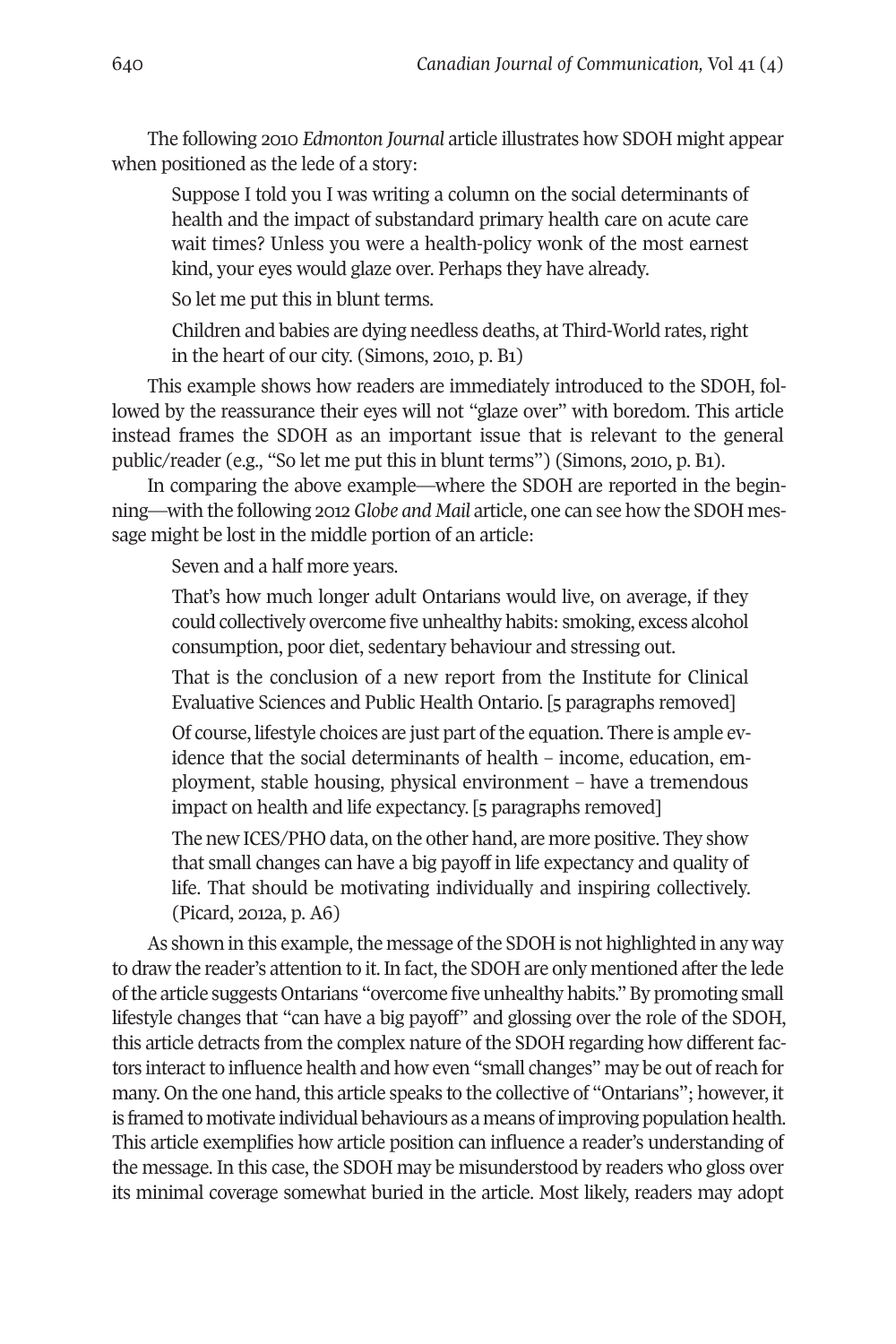the main message of this article's frame (contrary to the SDOH) regarding the straightforward link between personal health behaviours and population health.

As a final example of positioning, considerthe following brief 2010*Globe and Mail* story that positions the SDOH message at the end:

It actually makes sense to try and measure population well-being and happiness (H Is for Happiness – Focus, Dec. 4). Such measurement is a variant on the dual continuum model of mental health that measures whether people thrive or languish due to their social or health conditions. Researchers have found that 60 per cent of the population can move between thriving orlanguishing over a 10-year period.

Measuring the effects of social and health conditions on well-being is good public policy and should lead to an increased focus on the social determinants of health. (Lurie, 2010, p. A14)

As exemplified in the article above, positioning the SDOH at the end of the article resonates more with the top-to-bottom readerthan the middle position, because it may contain the "kicker" to the story. Similar to the lede, the kicker may be an important quote, comment, or conclusion about the topic (St. Petersburg College Libraries, 2014). In consideration of this, the 40 percent of the SDOH messages that appear in the end portion of articles may indicate that they are communicated with the intention of conveying the importance ofthis issue. On the other hand, presenting the most key message about the SDOH to readers atthe close of an article may not adequately convey its importance, as readers may be "simply … not willing to read beyond the first paragraph (and even sentence) of a story unless it grabs their interest" (Arnold, Cook, Koyama, Angeli, & Paiz, 2013, p. n.p.), or reporters may lack space to explain this complex concept.

However, given the shift toward electronic-format news (PewResearch, 2012), this raises a separate concern relating to the different ways that individuals read electronic media. Eye-tracking studies conducted in 2008 found that Web users read an average of just 28 percent of words per page (Weinreich, Obendorf, Herder, & Mayer, 2008), in an "F-shape" pattern, by reading top sections horizontally before scanning the left margins of the article (Nielson, 2008). This may mean that where newspapers provide their readers with the option of reading print content in electronic format, their messages may not be read the same way as the conventional left-right, top-down approach. To exemplify the meaning of this using the results of this study, this means that readers could miss up to 80.5 percent of the messages regarding the SDOH should they decide to read the 183 articles of this study electronically. Consequently, reporters wishing to convey specific messages on the SDOH should carefully considerthe format and structure of their stories.

## **Framing analysis and discussion**

*Frame 1: Social determinants are an urgent, actionable issue and government responsibility*

One way that news media articles framed the SDOH was as an urgent and actionable issue that involved multiple actors, but was a responsibility of government. Action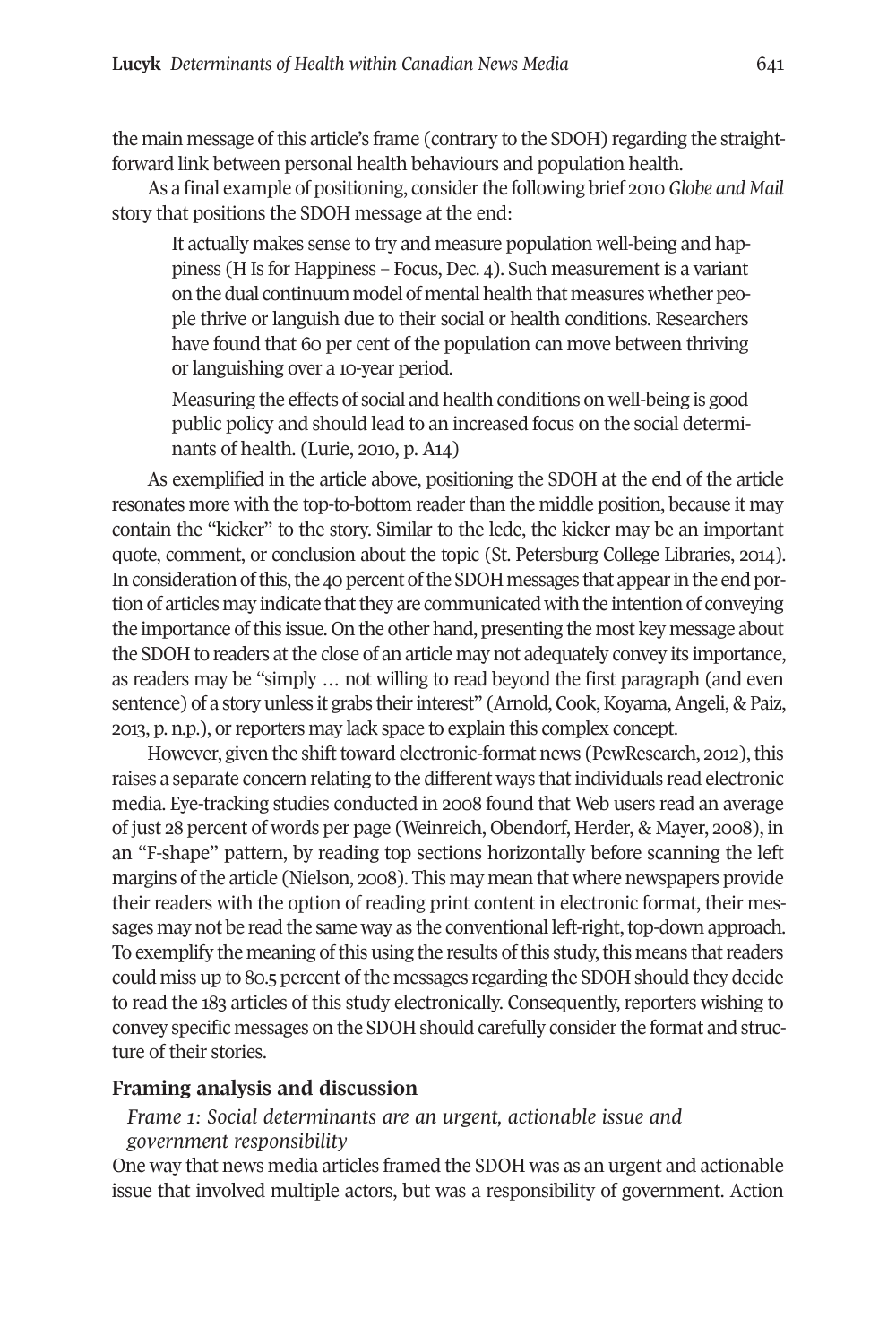on the SDOH was conveyed in a number of ways, through calls for more research to initiatives such as healthcare reforms, affordable housing programs, labour policies, investment in social supports, redistributive taxation measures, or raising the minimum wage (e.g., Gandhi, 2006; Lemstra, 2012; Picard, 2006, 2008; Rothman, 2013a). As well, many actors were considered as having a role to play in acting on the SDOH, although articles predominantly focused on those working within the healthcare system—namely nurses (e.g., "one of the key things nurses do is assess social determinants of health" [Naud, 2012, p. F4]), doctors (e.g., "If doctors begin to talk about the determinants of health, it is possible that governments will begin to act" [Lemstra, 2013a, p. A13]), health-related organizations (e.g., "Drawing attention to the role poverty plays in health outcomes is part of the role of the CMA" [Laucius, 2013d, p. B1]), and institutions (e.g., "hospitals and medical schools are grasping the need for a workforce with the inclination and skills to care for the global village within Canada" [Tam, 2009, p. A1]). Other actors, such as citizens, businesses, consumer groups, and patients, were also identified but their roles were discussed to a much lesser extent, if at all (e.g., Pedwell, 2013; Picard, 2012b).

While multiple actors were identified as having a role to play in acting on the SDOH, news media reports predominantly assigned blame forinaction to governments. One reason for this may be the perceived lack of responsibility among Canadian governments for the health of its people that was reported. For instance, one article identified the federal government as having "no clear goals and a dearth of leadership" (Picard, 2012b, p. A19) regarding the sustainability of healthcare, while another identified the need for "[a] government that's really accountable for its people's health" (Edmonton Journal, 1993, p. D17). Related to this, other articles reported a lack of accountability for the SDOH in government and reported that "no one in government is talking much about this" (Campbell, 2006, p. A14) and critiqued "the pervasive Not-In-My-Backyard attitude and the denial … from civic leaders" (Todd, 2007, p. B1) and misguided priorities of governments that detracted from creating a healthy society (Watkinson, 2010).

Finally, many articles pointed to the action and lack thereof that government had taken against the interest of the SDOH. Some articles pointed to the Harper Government's "gnawing away at the country's social safety net" (Kirkey, 2012e, p. A6) or the recognition that the Progressive Conservatives had been "particularly savage on the province's poorest" during their time in power in Ontario (Campbell, 2006, p. A14). Others spoke to the need for "the federal government to build on their commitments to reduce and eventually eradicate poverty," (Rothman, 2013a, p. A16), yet understood that social policies that improve health, such as those supported by the New Democratic Party (e.g., minimum wage, employment standards, women's equality scales), were likely to "'run into heavy political opposition'" (Ross,1995, p.A1) with recognition that "[r]eform is only going to happen if the political environment changes" (Picard, 2012b, p. A19). In this frame, the problems of health inequalities were diagnosed as the result of government inaction, unaccountability, and disinvestment.

Outside of the news media, the call for government action on the SDOH has repeatedly been resounded by those working in population and public health (Braveman,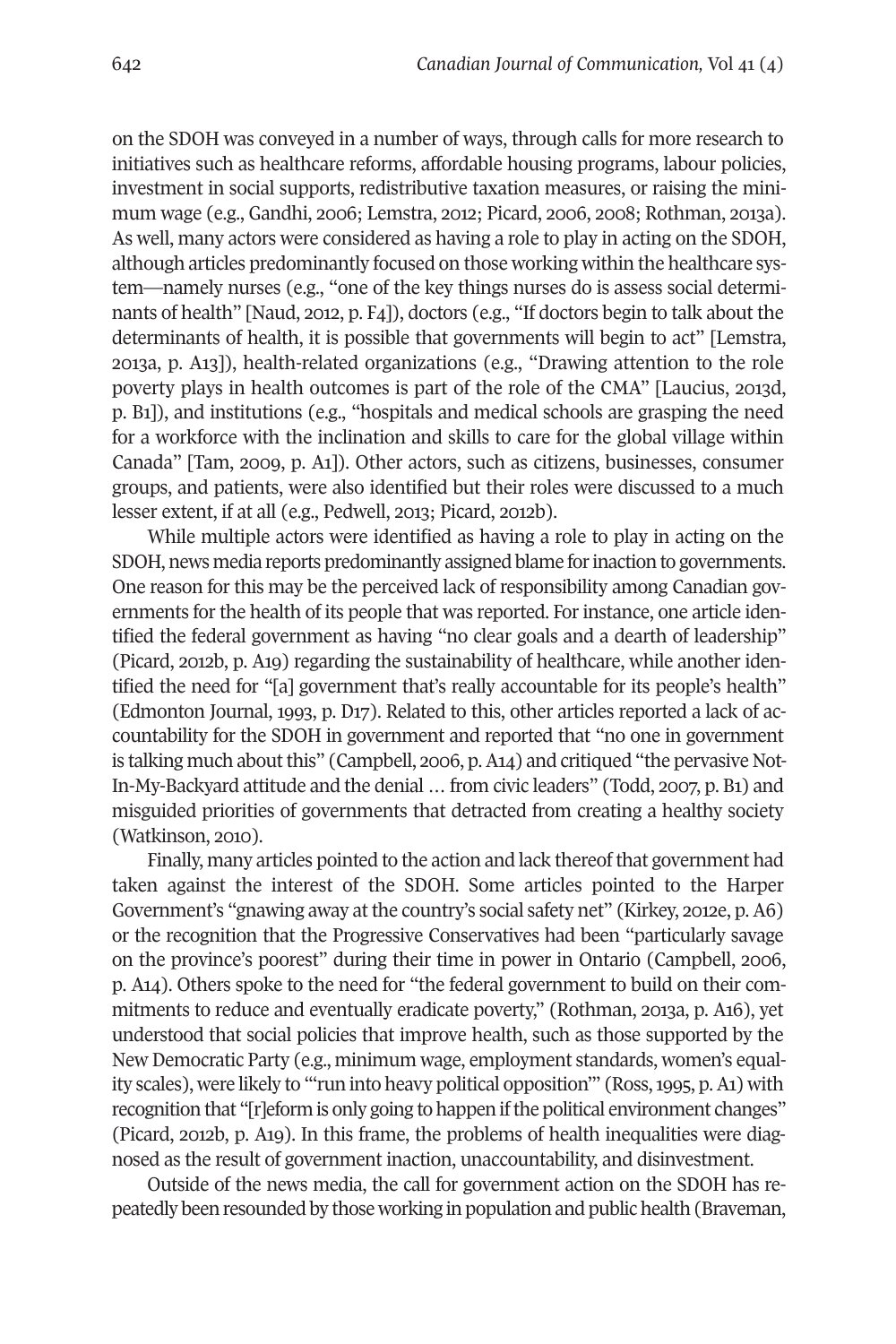Egerter, Woolf, & Marks, 2011; Gore & Kothari, 2012; O'Hara, 2005; Raphael, 2008; Reutter & Kushner, 2010; Sparkes, 2009). Of particular importance, in June 2009 the Senate Subcommittee on Population Health declared in its final report that, "governments have a moral obligation to foster the social, economic, cultural and environmental conditions that empower individuals, communities and societies to create and maintain good health for all citizens" (Keon & Pépin, 2009, p. 16). This helped to solidify the view in Canada that action on the SDOH is a responsibility of government. Despite this, however, attention has been drawn to the Canadian government's failure to act on the SDOH. At the federal level, Toba Bryant and colleagues Dennis Raphael, Ted Schrecker, and Ronald Labonté (2011) have pointed to the mid-1990s reduction of federal transfers to provinces for funding social and health services in Canada, which increased their privatization and created an "inability of governments to influence the provision and quality of these services," thus limiting their capacity to act on the SDOH (Bryant, Raphael, Schrecker, & Labonté, 2011, p. 54). Ted Schrecker and Vanessa Taler (2013) have suggested that governments have failed to act on the SDOH because they lack the coordination of departments, ministries, and agencies to achieve the "wholeof-government" approach thatis necessary to address such complex issues.Atthe municipal level, the National Collaborating Centre on the Determinants of Health (NCCDH) found that public health units did not see the relevance of their work to the SDOH, which limited their attempts at taking action (NCCDH, 2010). This speaks to the epistemological barriers to action on the SDOH that Dennis Raphael, Ann Curry-Stevens, and Toba Bryant (2008) identified for population and public health professionals, the government, and the general public. The authors found that in North America, the responsibility of one's health status is placed on individuals (and their motivations and behaviours) and not on the ways that society distributes and organizes the resources that create opportunities for health (i.e., power, wealth, resources) (Raphael et al., 2008).

The above studies help to explain the framing of government actors as staying aloof from acting on or bringing attention to SDOH issues.Ifthe public, healthcare professionals, and individuals working in governments internalize health as a personalresponsibility to uphold and protect, as suggested by critical health scholars (Hunt, 2003; Lupton, 1993; Raphael, 2008), it is understandable that this view will permeate the approach that decision-makers take to health and social policy. In light of this, there is work currently underway that attempts to bring the need for health and social policy reform into the mindset of the general public, even where health is conceptualized at the individual level. The FrameWorks Institute, for example, has been working on ways of framing the SDOH to Albertans in ways that garner public support, by choosing productive values (e.g., human potential) and emphasizing solutions that widen the context within which people think about health (FrameWorks Institute, 2016).

## *Frame 2: Action on social determinants saves money*

## *and is the right thing to do*

In reporting the importance of acting on the SDOH, two reasons dominated the narrative. First, the issue was framed in the context of rising and unsustainable healthcare costs. Readers were presented with arguments of where their tax dollars went alongside calls for action on the SDOH. One article spoke of the Ontario Ministry of Health Promotion's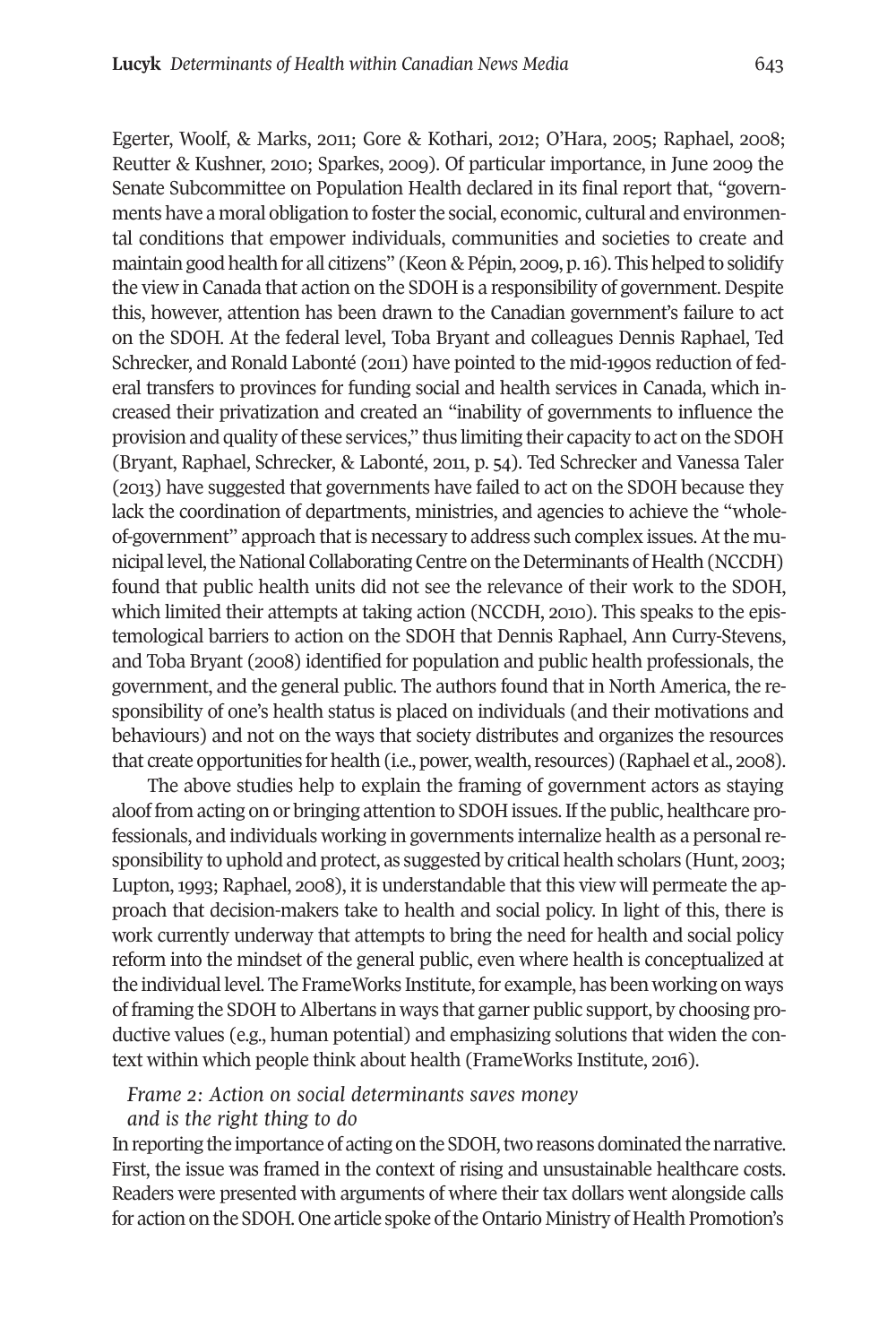purpose "which seeks to keep people healthy so they don't soak up health dollars" (Campbell, 2006, p. A14), with another advising that, "It's time to put our tax dollars into the social determinants of health for families and children" (Balmer, 2008, p. A7). Dr. Anna Reid, former president of the CMA, was cited by a cluster of articles (see above) speaking to the high cost of poverty to the healthcare system (e.g., "an estimated one in every five dollars spent on health is directly attributable to the social determinants of health" [Picard, 2013, p. A4]; "20 per cent of health care spending goes to care for diseases that can be attributed to low income and poor housing" [Rothman, 2013b, p. A9]). In some cases, articles spoke to the cost of not investing in upstream health initiatives. These included statements such as, "The cost of inaction is higher than acting" (Laucius, 2013c, p. A8), the warning that we either "pay now with decent social programs or pay later with increased health costs" (Gandhi, 2006, p. A13), and the reminder of poverty's "cost to government, cost effects on health care …" (Palmer, 2011, p. A3).

Second, action was framed as important on the basis of moral claims. Based on the concepts presented in public health ethics (e.g., that governments are stewards for the public's health and that we share responsibility for health in political society), the moral claim of addressing SDOH simply because it is the right thing to do seems appropriate in the context of the government's role in protecting public health (Coggon, 2012). One report bluntly quoted the Canada Research Chair in Globalization and Health Equity, Ronald Labonté, on government inaction by stating that, "A failure to act now is a moral failure" (Picard, 2008, p. A9). This statement is consistent with the social justice claims carried throughout the WHO's Commission on the SDOH, which included the claim that "Social injustice is killing people on a grand scale" (WHO, 2008, p. 26). Many reports that occurred during the proceedings ofthe commission also adopted this tone. Two articles quoted Michael Marmot—chair of the abovementioned commission—in stating that action on the SDOH was needed "because it's the rightthing" (Picard, 2009, p.A7), and that, "We have the knowledge and we have the money—what we don't have is the will" (Fidelman, 2009, p. A9). Similarly, Dr. Anna Reid was quoted in her town hall meetings with the statement that "Poverty kills" (Pedwell, 2013, p. L6). Finally, there were some articles that posed moral questions to its readers. For example, one askedwhether "we really prefer to fix damaged children rather than create the environment for them to thrive …?" (Steinmetz, 1998, p. A8). Another article from Saskatchewan simply discussed issues of inequality (e.g., rising food bank users, income inequality, increased mental disorders, and infant mortality) in contrast with building a proposed domed stadium (a \$431 million project) (Watkinson, 2010). As it was worded:

When we have fulfilled our promise to eliminate poverty, perhaps then we can talk about building a new Roughrider stadium since we will then have substantially reduced the health and social costs arising from poverty. (p. A10)

Alongside moral claims were also statements that elicited a sense of urgency. Some examples included reports that: "Now is the time ... to call on the federal government" (Rothman, 2013a, p. A16), "we must ... invest in the smart family policy parents require now" (Kershaw, 2010, p. A23), or that "the health of mothers, babies and families are at stake, and there is no more time to lose" (O'Campo, 2013, p. A8).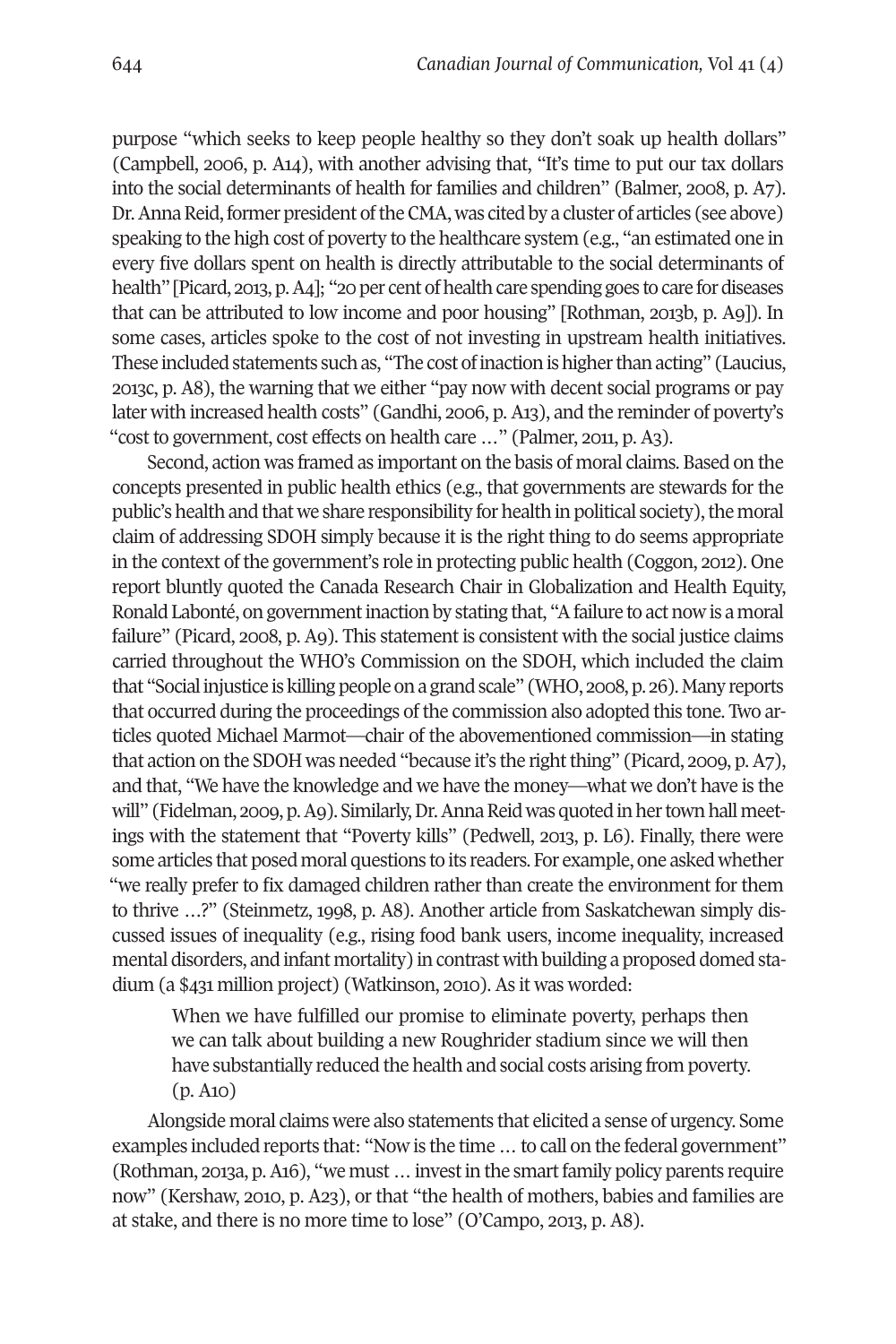The use of moral claims may be helpful in bringing action to the SDOH, as claims made on the basis of ethical grounds may serve to motivate national actors to achieve common goals (Ruger, 2006). Health maintains an intrinsic and instrumental value to society, thus naming deprivation an injustice may bring to the fore a moral responsibility to increase individuals' capabilities, potential, and life chances (Ruger, 2006). As discussed previously, however, these moral claims have not yet translated to action on the SDOH in the Canadian setting.

#### *Frame 3: Social determinants only affect the worst off*

A third way that messages concerning the SDOH were framed focused on describing the individuals or groups adversely affected by SDOH-related issues. In most cases, this frame was used to present the results of scientific studies or surveys that described health inequalities using measures such as income level or aboriginal status. Some examples included statements highlighting that "the prevalence of stroke in Saskatchewan adults is almost eight times higher for those with lower incomes than it is for higher income persons" (Lemstra, 2011, p. A11), "only 10 per cent of high income Canadians smoke daily, compared to 33 per cent of low income Canadians" (Lemstra, 2012, p. A11), "61 per cent of non-aboriginal residents of Saskatchewan and 37 per cent ofits aboriginalresidents are literate" (Lemstra, 2013a, p.A13), and that, "Diabetes rates for First Nations people over the age of  $45...$  is nearly double the 11 per cent rate of nonaboriginal Canadians" (Benjoe, 2013, p. A4). After presenting health inequalities, articles tended to forgo further discussion of the issue in favour of assigning responsibility to governments, often accompanied with a call to action by these actors.

Comparing society's worst off with the better off may be an effective way of presenting health inequalities produced by the SDOH, as it serves to identify differences between groups that may otherwise be masked by population averages (Graham, 2004). However, there are implications of presenting SDOH in this way that may detract from the goal of reducing inequalities. As public health researcher and sociologist Hilary Graham (2004) found in her review of policy approaches to tackling inequalities, the above described "health gaps" approach directs attention to minority groups at the highest and lowest ends of the socioeconomic spectrum and not those in the majority group (i.e., the middle class). Yet while a health gaps approach brings attention to two groups, in practice the discussion and efforts made atthe policy level are aimed only at groups facing health and social disadvantage (Graham, 2004). There is little, if any, attention paid to those who enjoy the health and social privileges that accompany occupying space nearthe top ofthe socioeconomic hierarchy, nor discussion of policies that seek to redistribute wealth, power, or resources—the root causes of health inequalities (Graham, 2004). A second consequence of a health gaps representation of SDOH is that it collapses the socioeconomic hierarchy into a social divide (i.e., the richest and the poorest), which ignores the stepwise relation of poor health to socioeconomic position (i.e., the social gradient of health) and its ill effects on health (Graham, 2004; Marmot, 2005).

#### *Descriptions of disadvantage*

In some cases, articles went beyond naming health inequalities and sought to describe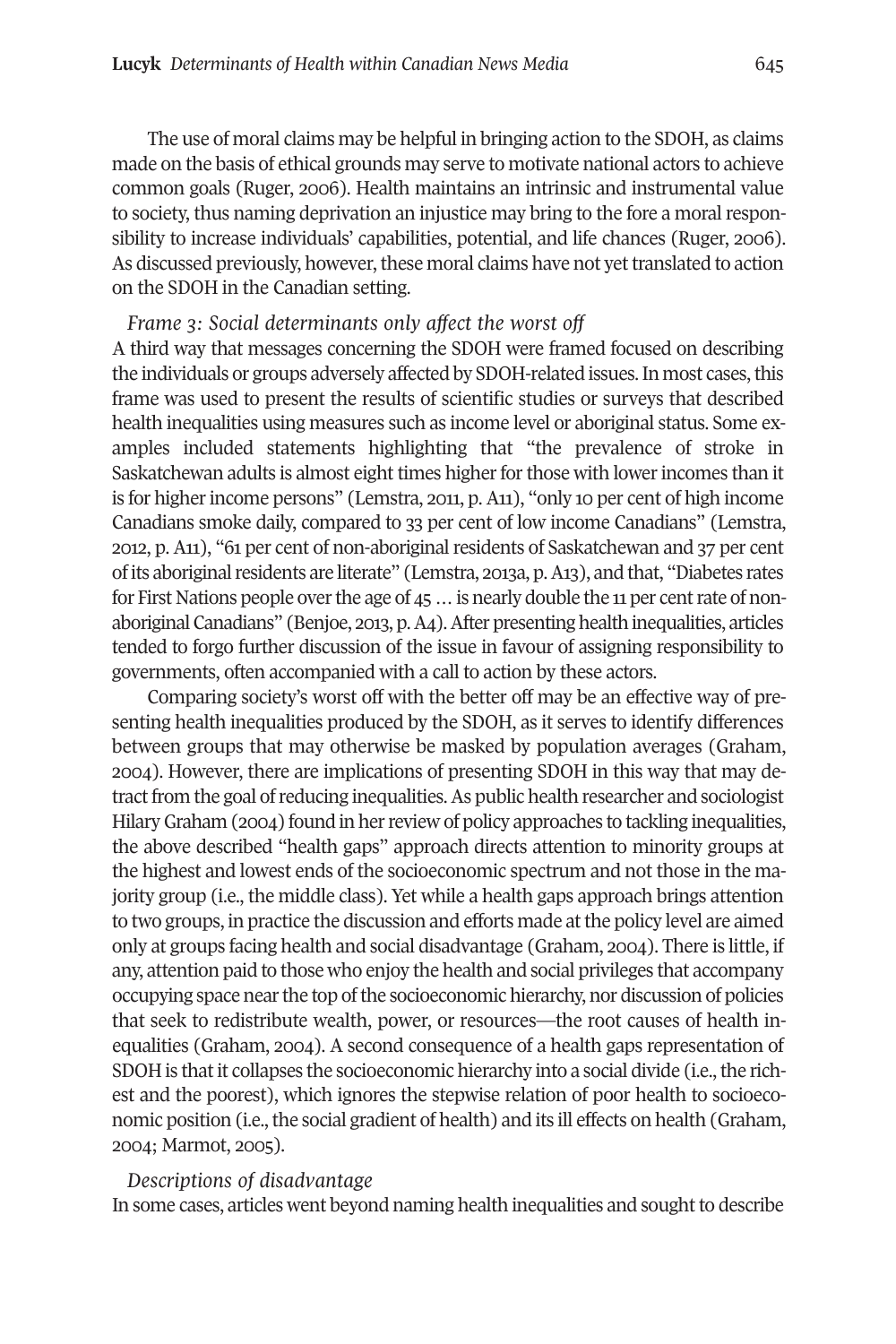the health disadvantages ofthe worst offin detail. Such descriptions may elicit emotive response and moral outrage from their readers, but as noted above, they also separate the experiences of the social and health disadvantaged from hegemonic Canadian society. One example included the report of "homeless patients with cellulitis – deep, severe and fastspreading infections in their feet and lower legs from wearing the same pair of ripped, worn and wet shoes for more than a year" (Kirkey, 2012a, p. A9) in the Northwest Territories.Another article from Edmonton wrote of heavy users ofthe emergency department, noting that, "Some come in tens of times a year with broken arms, fractured jaws, frostbite, infected wounds and pneumonia" (Sinnema, 2013, p. A5). An article from Vancouver, speaking of the failure of drug treatment programs to treat addiction, wrote that "'tinkering' with individuals for an hour or so a week will not have much of an impactifthey return to the bleak, blighted world of a hotel dweller" (Davis, 1999, p. A18). Likewise, a Toronto-based article tied inadequate housing to community violence in St. James Town by referencing the "18 decaying, overcrowded high-rise residential areas squeezed into an area" where children have "seen their friends killed, they've seen people murdered, they've seen people killing themselves …" (McDowell, 2005, p. TO14). Another article reported on a woman from Mississauga who was a "mother of three, who is hard of hearing and has a heart condition, lives on disability support and never has enough money to go around. She knows her own health isn't good but it hit her like a ton of bricks recently that her inability to supply nutritious food is harming her own kids" (Campbell, 2006, p. A14). Finally, another article drew attention to the social divide by noting that the cost of "chronic street people" was "between \$172,000 and \$220,000" (Egan, 2011, p. C1) per year to the healthcare system. While perhaps a legitimate observation, tying exorbitant healthcare costs to disadvantaged groups may produce negative feelings toward these groups and further separate them from hegemonic Canadian society. Using the above example, the healthcare costs incurred by homeless populations may cause this group to be construed as a dependent "problem group" by the majority of society who fund healthcare through their taxes and occupy space in the middle of the socioeconomic hierarchy.

The above example relates to the work of critical population health researchers Lindsay McLaren and colleagues Lynn McIntyre and Sharon Kirkpatrick (2009), who noted in the context of population health interventions that focus on vulnerable groups may increase stigmatization for already marginalized groups. One example from news media reports on SDOH that highlights this issue is from a report on Dr. Reid's town hall tour, which presented the following quote by her, before moving on with the story without further explanation or interrogation: "we talk about success in life in terms of working hard and going up the ladder," said Reid. "With [A]boriginal children, many won't even reach the bottom rung" (Pedwell, 2013, p. L6). Of course, Dr. Reid is referring to the limited access that Aboriginal peoples have to the resources and opportunities that facilitate health compared to non-Aboriginal peoples; however, without further contextualization lay readers may draw assumptions about this population informed by the falsely constructed and racist stereotypes that pervade Canadian society (e.g., negative depictions of Aboriginal peoples as unemployed and dependent) (Loppie, Reading, & de Leeuw, 2014). In such circumstances, the disad-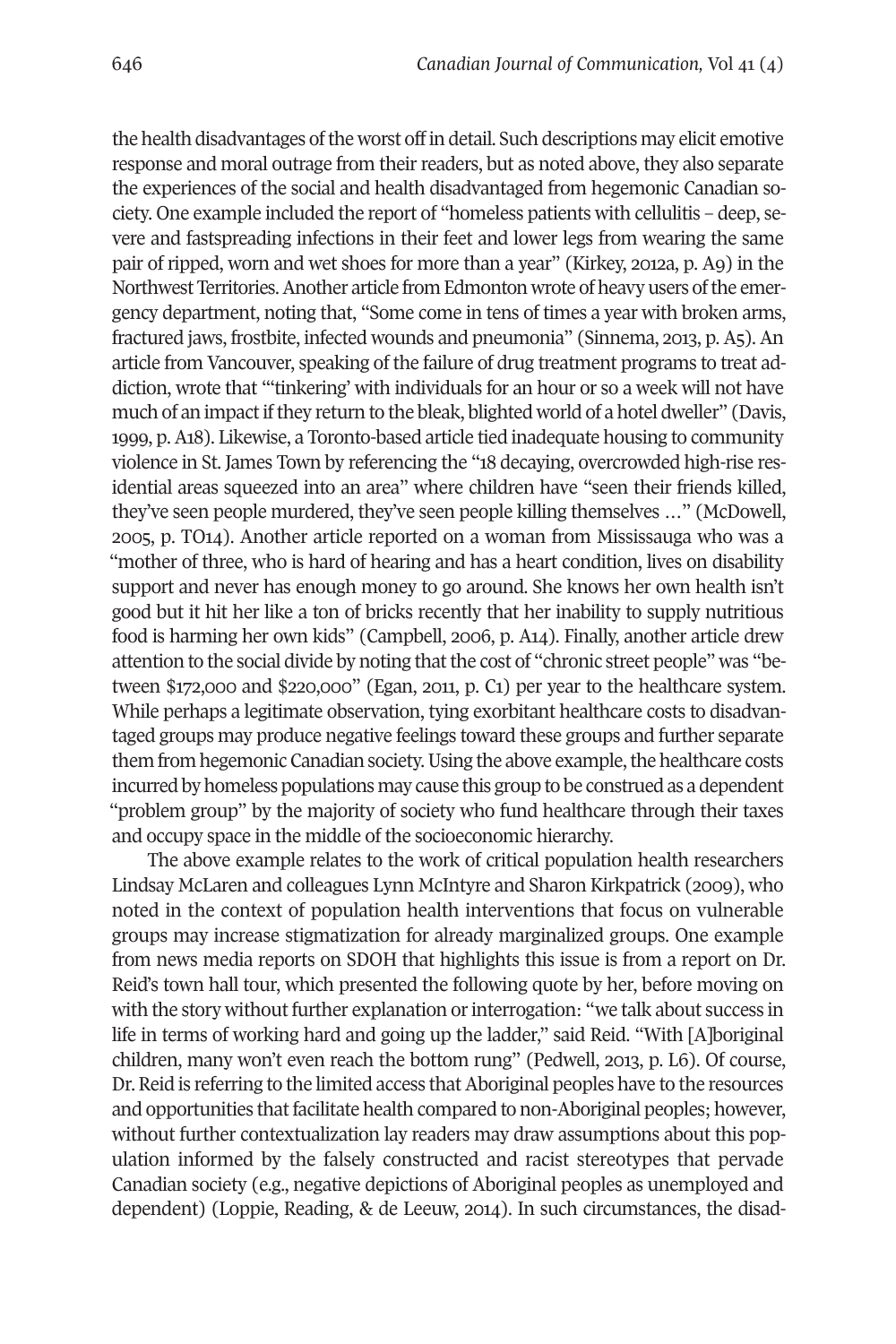vantaged groups frame of the SDOH may do little else but utilize the lived experiences of disadvantaged groups to provide a compelling narrative, as they do not provide further explanation into the complexities of the SDOH or suggestions as to how readers might act toward remedying health inequalities (e.g., write their members of parliament in support of policies that create equal opportunities for health).

An additional layer of the disadvantaged groups frame relates to its societal function as a contemporary legend (McIntyre, Raine, Hobson, & Dayle, 2001). As critical population health scholar Lynn McIntyre and colleagues (2001) found, origin stories of children's feeding programs, which rested on heart-wrenching depictions of deprivation, promoted social solidarity and a charitable mindset in society, and justified these programs' existence. What these stories did not do is challenge the social structures that place these groups at disadvantage (McIntyre et al., 2001). As such, stories of misery and deprivation—whether describing the health of disadvantaged or hungry children—depoliticize an issue that is fundamentally produced by our political, economic, and social structures (i.e., the inequitable distribution of power, wealth, and resources) and serve to justify Canada's history of ignoring this issue in public policy (Raphael, 2012).

#### *"Third World" comparisons*

At times, the health gaps frame of SDOH issues drew on comparisons to the "Third World" to highlight the poor health conditions of disadvantaged groups in Canada. These included statements that, "Children and babies are dying needless deaths, at Third World rates, right in the heart of our city" (Simons, 2010, p.  $A_4$ ), or that "... some Canadians still live in conditions often described as Third World, with residents of isolated reserves living in overcrowded homes rotten with black mould and with limited access to running water" (Skerritt, 2010, p. A4). Another article suggested that "comparing incidence rates of pertussis between Cuba and Saskatoon Health Region leaves one questioning which is the Third World jurisdiction," (Lemstra, 2013b, p.A9), while yet another quoted a health worker saying that "'Right here in Hamilton, we actually have Third World life expectancy'" (Lemstra, 2013a, p. A11).

Using the "Third World" to draw attention to disparity operates in parallel to framing the SDOH in terms of health gaps, yet on a global scale. Employment of the term "Third World" may bring to mind racialized images of poverty (e.g., AIDS, starving children, disease, violence) that stereotype or patronize persons living in the global South or what Michael Mahadeo and Joe McKinney (2007) refer to as the "majority world." As with the vulnerable groups focus, "Third World" comparisons serve the function of naming inequality without interrogating its root causes. Likewise, "Third World" comparisons swiftly abandon any discussion of conditions in these settings to focus on inequalities in the Canadian setting. As Priya Kurian and Debashish Munshi (2012) have suggested, these comparisons may provide "discursive distancing" of problems, such as health inequalities, to frame them as far away and to "prevent an appropriate response" [p. 993] (i.e., redistribution of wealth, power, and resources in ways that improve global health). As with the health gaps frame, "Third World" comparisons ignore the root causes of health inequality in these settings, which are deeply tied to the actions and policies of wealthy neoliberal nations (Labonté, 2011). This is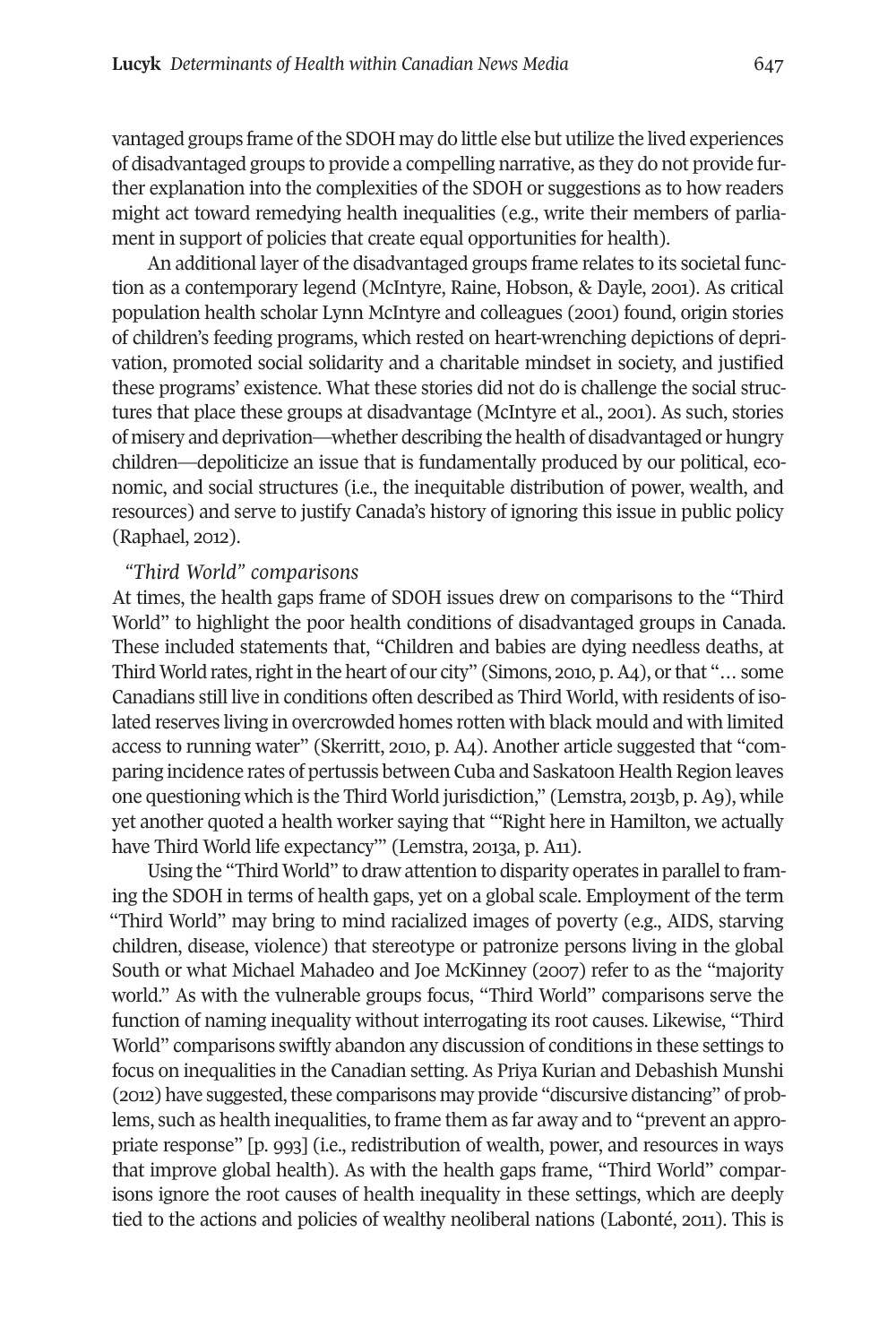especially true in the contemporary context of globalization, which influences health through the distribution of labour markets, power, resources, trade, finances, health systems, and other factors to the benefit of wealthy nations (Labonté, 2011). Furthermore, as mentioned earlier, inequality within and between nations has been shown to have negative societal and health effects. Income inequality within nations, for example, has been linked to the increased spread ofinfectious disease, child poverty, violence and crime, greater infant and maternal mortality rates, premature years life lost, and early dropout rates, among others (Canadian Institute on Children's Health, 2000; Lynch, Davey Smith, Hillemeier, Shaw, Raghunathan, & Kaplan, 2001; Raphael, 2008, 2003; WHO, 2008; Woodward & Kawachi, 2000). Conversely, public policy approaches aimed at decreasing inequalities (e.g., increasing employment and minimizing inequalities) have been linked to improved indicators of population health (e.g., improved life expectancy, decreased infant mortality and child injury mortality rates) (Raphael, 2003).Given the multiple commitments that Canada has made internationally in support of health and human rights, alongside the lack of action toward improving conditions, "Third World" comparisons may serve a similar function to the contemporary legends of disadvantaged groups (described previously), as they distance the issue of the SDOH and health inequalities and justify Canada's current response of stagnant inaction (Bryant, Raphael, Schrecker, & Labonté, 2011; Manzano & Raphael, 2010; Raphael, 2012; Schrecker & Taler, 2013).

## **Closing comments**

In light of the above findings, equity-minded news media reporters and publications may wish to present stories on the SDOH in ways that establish collective awareness and the will to act among the general public. News media can assist by bringing public awareness to the SDOH and its complexities (e.g., reporting on research and advocacy activities) and also by reporting on the ways in which the public can getinvolved (e.g., supporting certain political candidates, writing members of parliament). News media can also help frame the SDOH as an issue of importance to the general public through messages that enhance understanding of the topic. Practitioners in public health have previously noted that the general public continues to misunderstand the SDOH as characteristics of individuals rather than the structural, societal-level factors that influence individuals (Health Nexus and Ontario Chronic Disease Prevention Alliance, 2008; Healthy Public Policy, Health Promotion, Disease and Injury Prevention, and Alberta Health Services, 2011). The Canadian Council on SocialDeterminants of Health (CCSDH) (2013) has suggested a number of ways to effectively communicate SDOH messages, such as using value-driven and emotionally compelling plain-language statements, providing context for numbers and facts, and customizing the message for different audiences. In its guidelines for common messaging, it includes specific ways to "hook" (e.g., "We want our family to be healthy") and "prime" (e.g., "Without health, opportunities for life experience are limited") the public to serve as an entry point into the discussion and increase its receptivity to the message without resorting to descriptive stories on the deprivation of vulnerable groups (CCSDH, 2013, p. 10).

As with any study, this analysis is not without its limitations. First, there is the recognition that news stories serve as constructions by reporters who seek out and tell stories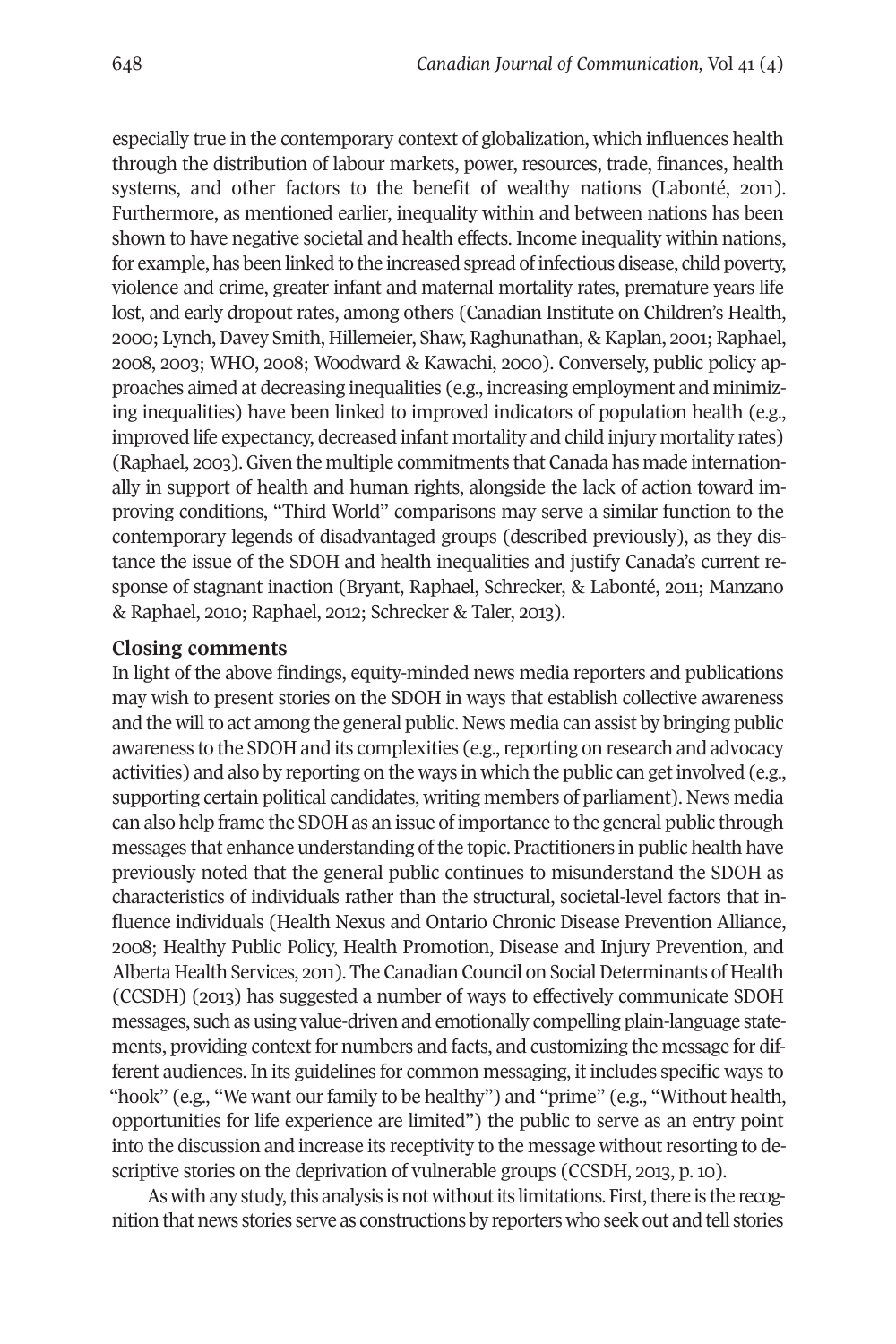of certain occurrences (Gasher et al., 2007). However, news media reports on issues such as the SDOH still represent an important data source as representations of how the public may be exposed to these issues. A second limitation of this study is its focus on print media. For example, the perspectives of SDOH reported on social media, which is increasingly populated with news stories and integrated into the daily lives of many Canadians, was not captured. Future work may seek to determine how representations of the SDOH in other forums differ from print news media. Finally, due to limitations of space, it was not possible to speak to the multiple nuanced frames that exist for SDOH. Other frames that emerged in this study, which researchers may wish to explore, include examining differences in SDOH representations between newspapers and in different geographic settings, the metaphors used to call to action various actors in the SDOH (e.g., "heads in the sand," "wake-up call" [Mulgrew, 1999, p. B11]), or the presentation of SDOH issues in terms of lifestyle and personal responsibilization.

## **Conclusion**

This article has focused on the representation of the social determinants of health in Canadian news media from 1993 to 2014. As content analysis revealed, news media coverage of the SDOH has increased steadily since 1993, especially following the announcement of the World Health Organization's Commission on the Social Determinants of Health in 2005. As this article has described in detail, the social determinants of health were reported using a range of descriptions and definitions related to many different determinants of health and health outcomes. References to the social determinants of health were most frequently positioned in the middle or end of news media articles, which may indicate a lack of perceived importance ofthis topic by news reporters, as well as the likeliness that messages related to the social determinants are not reaching the large proportion of readers who merely scan news articles.

A framing analysis of news articles revealed that the social determinants of health were presented as an urgent issue in which the action was framed as the responsibility of government, saving healthcare costs, and a morally just endeavour. Yet articles also framed social determinants of health and health inequalities as issues that only affect those who face the greatest health and social disadvantage in our society. This frame was illustrated through use of a health gaps approach, emotive descriptions of disadvantaged groups, and by drawing on "Third World" comparisons. Problematically, such framing may serve to disconnect hegemonic Canadian society from the issue of health inequalities and its negative societal impacts and may further the disadvantage that these groups face through stigma and marginalization. Importantly, this frame ignores the root causes of health inequalities within and between nations; that is the inequitable distribution of wealth, power, and resources.

## **Notes**

1. For example, see: Epp, 1986; Health Canada, 1998, 2001; Lalonde, 1974; PHAC, 2007.

*2. The Globe and Mail*, *The Vancouver Sun*, *Star – Phoenix*, *Edmonton Journal*, *Ottawa Citizen*, *The Gazette*, *Winnipeg Free Press*, *Calgary Herald*, *National Post*, *The Record*, *The Windsor Star*, *The Province*.

## **References**

Altheide, David. (1996). *Qualitative media analysis*. Thousand Oaks, CA: Sage Publications.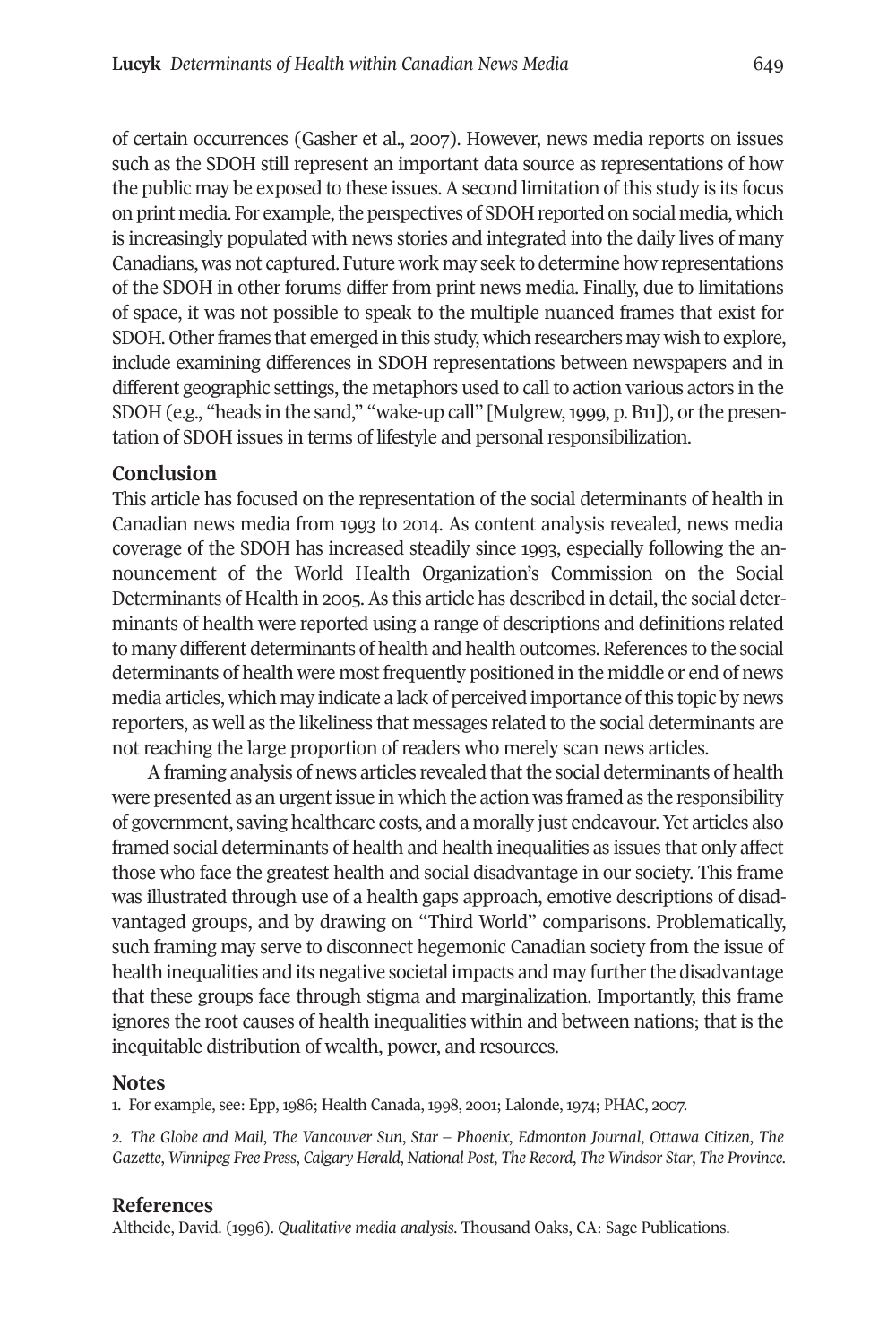- Arnold, Christopher, Cook, Tony, Koyama, Dennis, Angeli, Elizabeth, & Paiz, Joshua. (2013). *How to write a lead.* URL: [https://owl.english.purdue.edu/owl/resource/735/05/](https://owl.english.purdue.edu/owl/resource/735/05) [July 5, 2016].
- Aronowitz, Robert. (2008). Framing disease: An underappreciated mechanism for the social patterning of health. *Social Science and Medicine, 67*(1), 1–9.

Balmer, Brice. (2008, March 8). Our tax dollars are best spent in addressing poverty. *The Record*, p. A7.

Benjoe, Kerry. (2013, January 30). Report says aboriginals face health challenges. *Star-Pheonix*, p. A4.

- Braveman, Paula, Egerter, Susan, Woolf, Steven, & Marks, James. (2011). When do we know enough to recommend action on the social determinants of health? *American Journal of Preventive Medicine, 40*(1S1), S58–S66.
- Bryant, Toba, Raphael, Dennis, Schrecker, Ted, & Labonté, Ronald. (2011). Canada: A land of missed opportunity for addressing the social determinants of health. *Health Policy, 101*, 44–58.
- Campbell, Murray. (2006, October 17). The link between who you are and what you eat. *Globe and Mail*, p. A14.
- Canadian Council on Social Determinants of Health. (2013). *Communicating the social determinants of health: Guidelines for common messaging.* URL: [http://ccsdh.ca/images/uploads](http://ccsdh.ca/images/uploads/Communicating_the_Social_Determinants_of_Health.pdf) [/Communicating\\_the\\_Social\\_Determinants\\_of\\_Health.pdf](http://ccsdh.ca/images/uploads/Communicating_the_Social_Determinants_of_Health.pdf) [July 5, 2016].
- Canadian Institute for Health Information. Canadian Population Health Initiative. (2005). *Select highlights on public views of the determinants of health.* Ottawa, ON: CIHI.
- Canadian Institute on Children's Health. (2000). *The health of Canada's children: A CICH profile* (3rd ed.). Ottawa, ON: Canadian Institute on Children's Health.
- Canadian Medical Association. (2013). *Health care in Canada: What makes us sick?* URL: [https://www](https://www.cma.ca/assets/assets-library/document/fr/advocacy/what-makes-us-sick_en.pdf) [.cma.ca/assets/assets-library/document/fr/advocacy/what-makes-us-sick\\_en.pdf](https://www.cma.ca/assets/assets-library/document/fr/advocacy/what-makes-us-sick_en.pdf)[July 5, 2016].
- Coggon, John. (2012). *What makes health public?* Cambridge, UK: Cambridge University Press.
- Davis, Simon. (1999, February 9). Social agency turf wars impede drug abusers' progress. *Vancouver Sun*, p. A18.
- Edmonton Journal. (1993, May 21). Higher standard of living the key to better health, expert says; Link between health, wealth has implications for gov't policy. *Edmonton Journal*, p. D17.
- Egan, Kelly. (2011, May 18). Street alcohol program saves millions; Addicts stay out of hospital, court. *Ottawa Citizen*, p. C1.
- Entman, Robert. (1993). Framing: Toward clarification of a fractured paradigm. *Journal of Communication, 43*(4), 51–58.
- Epp, Jaje. (1986). *Achieving health for all: A framework for health promotion.* Ottawa, ON: Health and Welfare Canada.
- Eyles, John, Brimacombe, Michael, Chaulk, Paul, Stoddart, Greg, Pranger, Tina, & Moase, Olive. (2001). What determines health? To where should we shift resources? Attitudes towards the determinants of health among multiple stakeholder groups in Prince Edward Island, Canada. *Social Sciences and Medicine, 53*(12), 1611–1619.
- Fidelman, Charlie. (2009, February 6). Gap between rich and poor is greatest health threat. *The Gazette*, p. A9.
- FrameWorks Institute. (2016, June 9). Framing public health issues: An upstream approach to communications. Calgary, AB: O'Brien Institute for Public Health, University of Calgary.
- Gandhi,Unnati. (2006,August1). Canadian face of HIV changing, study shows. *Globe and Mail*, p.A13.
- Gasher, Mike, Hayes, Michael, Hackett, Robert, Gustein, Donald, & Dunn, James. (2007). Spreading the news: Social determinants of health reportage in Canadian daily newspapers. *Canadian Journal of Communication, 32*, 557–574.
- Gollust, Sarah, Lantz, Paula, & Ubel, Peter. (2009). The polarizing effect of news media messages aboutthe social determinants of health. *American Journal of Public Health, 99*(12), 2160–2167.
- Gore, Dana, & Kothari, Anita. (2012). Social determinants of health in Canada: Are healthy living initiatives there yet? A policy analysis. *International Journal for Equity in Health, 11*(41). URL: <http://www.ncbi.nlm.nih.gov/pmc/articles/PMC3492195/pdf/1475-9276-11-41.pdf>[July 5, 2016].
- Government of Alberta. (2014). *Hey Alberta, let's talk wellness!* URL: <http://www.talkwellness.ca> [July 5, 2016].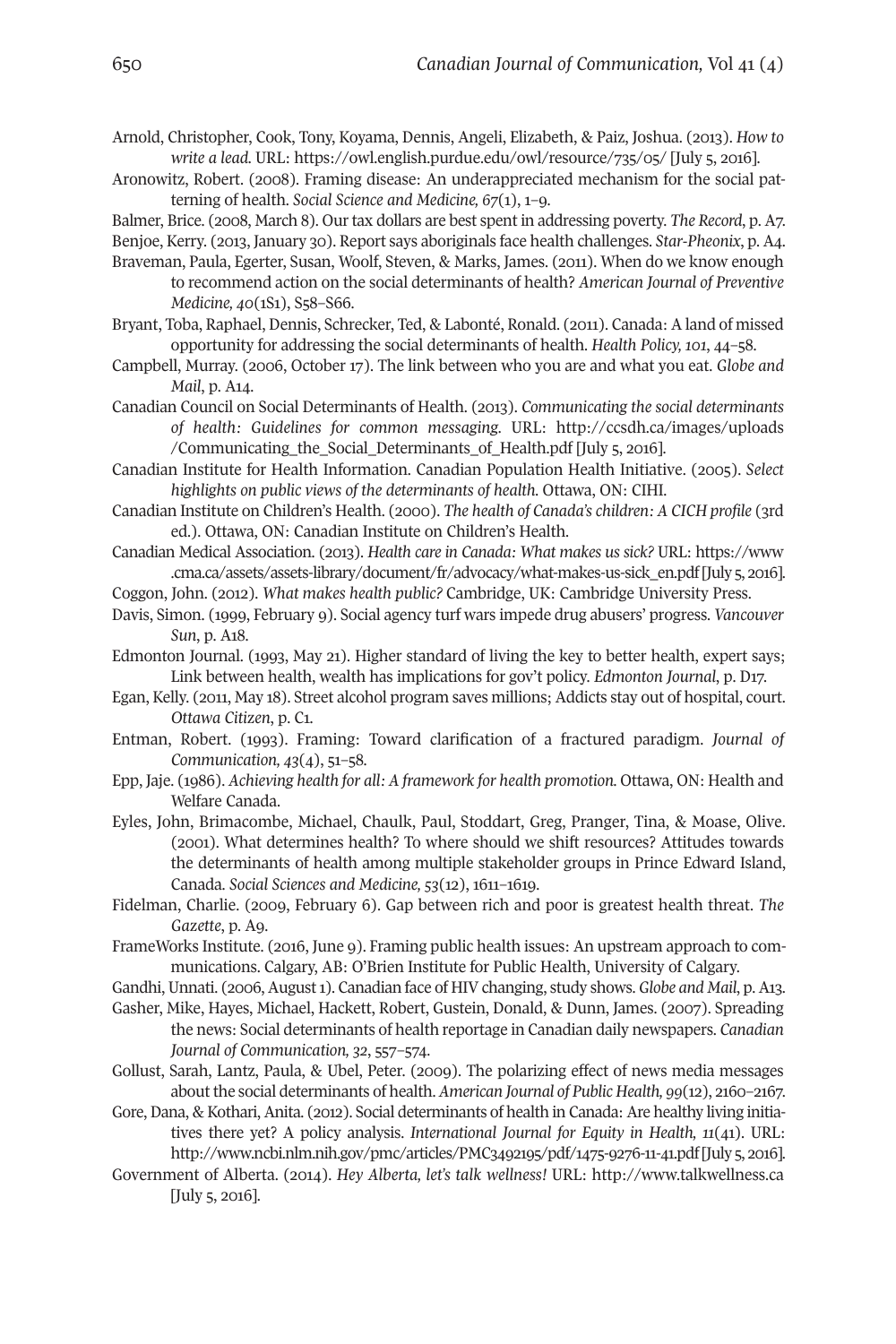- Graham, Hilary. (2004). Tackling inequalities in health in England: Remedying health disadvantages, narrowing health gaps or reducing health gradients? *Journal of Social Policy, 33*(1), 115-131.
- Hayes, Michael, Ross, Ian, Gasher, Mike, Gustein, Donald, Dunn, James, & Hackett, Robert. (2007). Telling stories: News media, health literacy and public policy in Canada. *Social Science and Medicine, 64*(9), 1842–1852.
- Health Canada. (1998). *Taking action on population health: A position paperfor health promotion and programs branch staff*. Ottawa, ON: Health Canada.
- Health Canada. (2001). *The population health template: Key elements and actions that define a population health approach*. Ottawa, ON: Strategic Policy Directorate, Population and Public Health Branch, Health Canada.
- Health Nexus and Ontario Chronic Disease Prevention Alliance. (2008). *Primer to action: Social determinants* of *health.* Toronto, ON: Health Nexus and Ontario Chronic Disease Prevention Alliance.
- Healthy Public Policy, Health Promotion, Disease and Injury Prevention, and Alberta Health Services. (2011). *Social environments and health concept paper.* Edmonton, AB: Alberta Health Services.
- Higgins, Joan, Naylor, P.J., Berry, Tanya, O'Connor, Brian, & McLean, David. (2006). The health buck stops where? Thematic framing of health discourse to understand the context for CVD prevention. *Journal of Health Communication, 11*(3), 343–358.
- Hodgetts, Darrin. (2012). Civic journalism meets civic social science: Foregrounding social determinants in health coverage. *Connimcação e Socedade* [Special Supplement], 22–38.
- Hunt, Alan. (2003). Risk and moralization in everyday life. In Richard Ericson & Aaron Doyle (Eds.,), *Risk and morality* (pp. 156-192). Toronto, ON: University of Toronto Press.
- Keon, Wilbert, & Pépin, Lucie. (2009). *A healthy, productive Canada: A determinant of health approach: The Standing Senate Committee on Social Affairs, Science and Technology final report of Senate Subcommittee on Population Health.* Ottawa, ON: The Senate.
- Kershaw, Paul. (2010, April 20). Beyond boomercentrism; there is too much focus on boomers—and not enough on the young. *Vancouver Sun*, p. A9.
- Kim, Annice, Kumanyika, Shiriki, Shive, Daniel, Igweatu, Uzy, & Kim, Son-Ho. (2010). Coverage and framing of racial and ethnic health disparities in US newspapers, 1996-2005. *American Journal of Public Health, 100*(S1), S224–231.
- Kirkey, Sharon. (2012a, August 1). "Cracks" in system worry new top doc; Reid will be first CMA head from the North. *Calgary Herald*, p. A8.
- Kirkey, Sharon. (2012b, August 1). "Demoralized" MDs gather in North; incoming CMA president will show them first-hand the severity of Canada's health divide. *The Gazette*, p. A10.
- Kirkey, Sharon. (2012c, August1). New CMA head sees a demoralized profession. *Star – Pheonix*, p. B6. Kirkey, Sharon. (2012d, August 1). "I always think that things can get better." *Ottawa Citizen*, p. A3.
- Kirkey, Sharon. (2012e, August1). "Cracks and chasms" in Canada's health care. *National Post*, p. A6.
- Koh, Howard, Oppenheimer, Sarah, Massin-Short, Sarah, Emmons, Karen, Geller, Alan, & Viswanth, K. (2010). Translating research evidence into practice to reduce health disparities: A social

determinants approach. *American Journal of Public Health, 100*(S1), S72–S80.

- Kurian, Priya, & Munshi, Debashish. (2012). Denial and distancing in discourses of development: Shadow of the 'Third World' in New Zealand. *Third World Quarterly, 33*(6), 981–999.
- Labonté, Ronald. (2011). *Globalization and health equity: Innovation for an interconnected world.* Ottawa, ON: Institute of Population Health, University of Ottawa.
- Lalonde, Marc. (1974). *A new perspective on the health of Canadians: A working document.* Ottawa, ON: Health and Welfare Canada.
- Laucius, Joanne. (2013a, July 31). Poverty is making Canadians sick: CMA. *Windsor Star,* p. B7.
- Laucius, Joanne. (2013b, July 31). Poverty a barrier to good health, says report; Substandard housing, social isolation, lack of access to healthy food increase cost of care. *Vancouver Sun*, p. B2.
- Laucius, Joanne. (2013c, July 31). Poverty creates illness: CMA; Biggest barrier to good health. *The Gazette*, p. A8.
- Laucius, Joanne. (2013d, July 31). Poverty making us sick, says report. *Calgary Herald*, p. B1.

Lemstra, Mark. (2011, August 4). Preventable stokes take toll in Saskatchewan. *Star - Pheonix*, p. A11.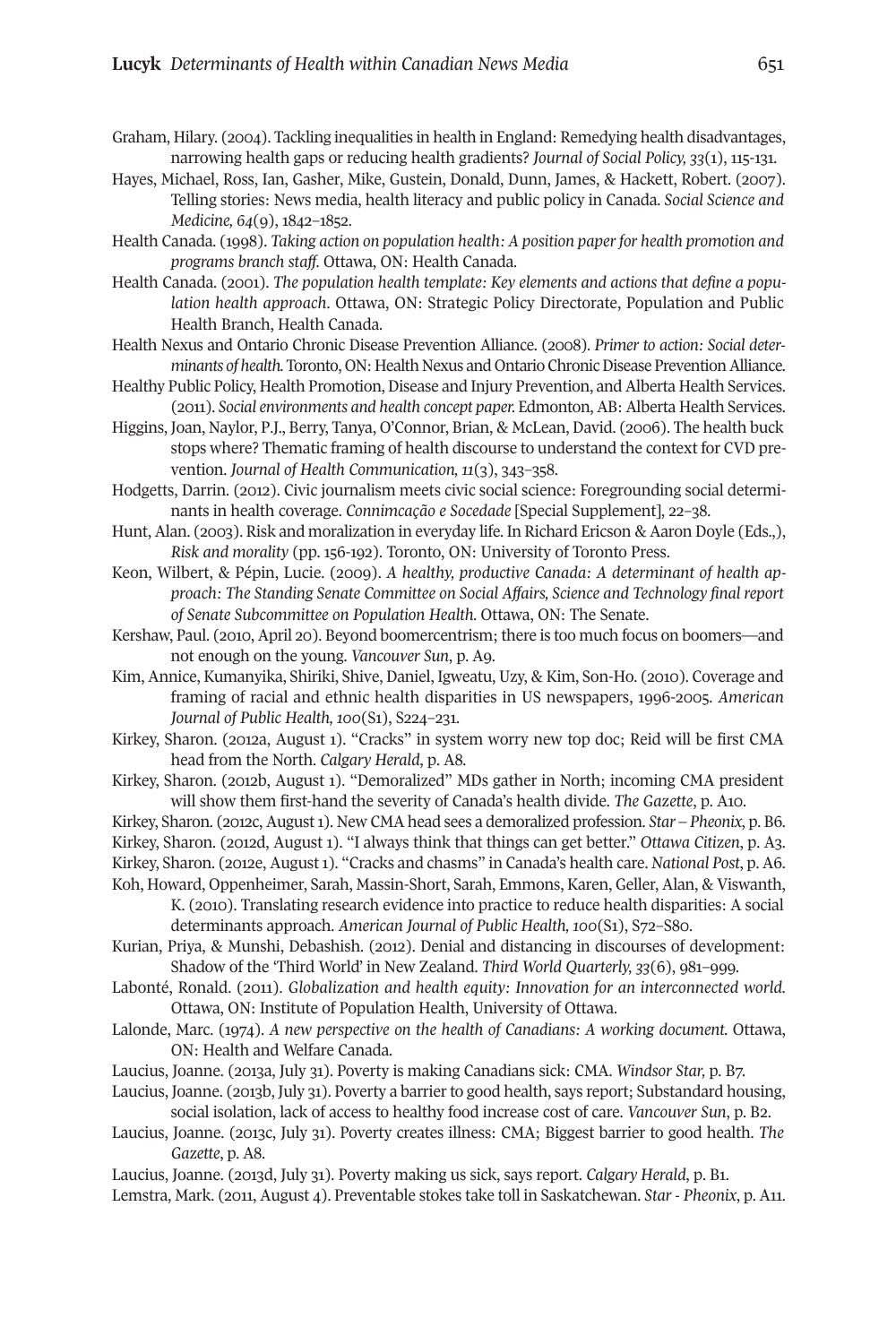Lemstra, Mark. (2012,August16). MDs take informed stance on health-wealth link. *Star- Pheonix*, p.A11. Lemstra, Mark. (2013a, August 1). Report links social factors and health. *Star - Pheonix*, p. A13.

Lemstra, Mark. (2013b,January 31). Prevention-focused Cuban model offers lesson. *Star- Pheonix*, p.A9.

- Loppie, Samantha, Reading, Charlotte, & de Leeuw, Sarah. (2014). *Social determinants of health: Aboriginal experiences with racism and itsimpacts*. Prince George, BC: National Collaborating Centre for Aboriginal Health.
- Lupton Deborah. (1993). Risk as moral danger: The social and political functions of risk discourse in public health. *International Journal of Health Services, 23*(3), 425–435.
- Lurie, Steve. (2010, December 6). Not just a warm gun. *Globe and Mail*, p. A14.
- Lynch, John, Davey Smith, George, Hillemeier, Marianne, Shaw, Mary, Raghunathan, Trivellore, & Kaplan, George. (2001). Income inequality, the psychosocial environment, and health: Comparisons of wealthy nations. *The Lancet, 358* (9277), 194–200.
- McDowell, Adam. (2005, August 20). Is this neighbourhood hazardous to their health? *National Post*, p. TO14.
- McIntyre, Lynn, Raine, Kim, Hobson, Heather, & Dayle, Jutta. (2001). Origin stories from children's feeding programs in Atlantic Canada: Heart-wrenching tales or contemporary legends? *Contemporary Legends, 4*, 108–215.
- McLaren, Lindsay, McIntyre, Lynn, & Kirkpatrick, Sharon. (2009). Rose's population strategy of prevention need not increase social inequalities in health. *International Journal of Epidemiology, 39*(2), 372–377.
- Mahadeo, Michael, & McKinney, Joe. (2007). Media representations of Africa: Still the same old story? *Policy & Practice: A Development Education Review, 4*(Spring), 14–20.
- Manzano, Azalyn, & Raphael, Dennis. (2010). CPHA and the social determinants of health: An analysis of policy documents and statements and recommendations for future action. *Canadian Journal of Public Health 101*(5), 399–404.
- Marmot, Michael. (2005). Social determinants of health inequalities. *Lancet, 365*, 1009–1104.
- Morrison, Suzanne. (1993, May 21). Study social causes of good or bad health, prof urges. *Hamilton Spectator*, p. B3.
- Mulgrew, Ian. (1999, April 20). AIDS epidemic follows the SkyTrain route, researchers say: A scientific paperto be released soon might motivate politicians to take a long-overdue interest in dealing with spreading epidemic. *Vancouver Sun*, p. B1.
- National Collaborating Centre on the Determinants of Health. (2010) *Integrating social determinants of health equity into Canadian public health practice.*Antigonish, NS: NationalCollaboratingCentre on the Determinants of Health. URL: <http://nccdh.ca/resources/entry/scan> [July 5, 2016].
- Naud, Rachel. (2012, May 8). Nurses motivated by satisfaction of helping; RN's love of profession strong despite mounting work pressures. *Edmonton Journal*, p. F4.
- Niederdeppe, Jeff, Bu, Q Lisa, Borah, Porismita, Kindig, David, & Robert, Stephanie. (2008). Message design strategies to raise public awareness of social determinants of health and population health disparities. *Millbank Quarterly, 86*(3), 481–513.
- Nielsen, Jakob. (2006, April 17). *F-shaped pattern for reading web content.* URL: [http://www](http://www.nngroup.com/articles/f-shaped-pattern-reading-web-content/) [.nngroup.com/articles/f-shaped-pattern-reading-web-content/](http://www.nngroup.com/articles/f-shaped-pattern-reading-web-content/) [July 5, 2016].
- O'Campo, Patricia. (2013, September 19). Poverty and health issues are linked. *Windsor Star*, p. A8.
- O'Hara, Philip. (2005). *Creating social and health equity: Adopting an Alberta social determinants of health framework*. Edmonton, AB: Edmonton Social Planning Council.
- Ottawa Citizen. (1993, May 22). Money helps buy long life, professor says. *Ottawa Citizen*, p. B6.
- Paisley, Judy, Midgett, Corina, Brunetti, Glenn, & Tomasik, Helen. (2001). Heart health Hamilton-Wentworthsurvey:Programming implications.*CanadianJournal ofPublicHealth, 92*(6), 443–447.
- Palmer, Vaughn. (2011, June 22). Poverty is near top of Dix's platform; Proposed bill seeks to tackle issue that's 'morally wrong' and 'expensive' for society. *Vancouver Sun*, p. A3.
- Pedwell, Terry. (2013, July 31). Health depends on wealth. *Globe and Mail*, p. L6.
- PewResearch Centerforthe People and the Press. (2012, September 27).*In changing newslandscape, even television is vulnerable. Trends in news consumption: 1991–2002.* URL: [http://www.people](http://www.people-press.org/2012/09/27/in-changing-news-landscape-even-television-is-vulnerable)[press.org/2012/09/27/in-changing-news-landscape-even-television-is-vulnerable](http://www.people-press.org/2012/09/27/in-changing-news-landscape-even-television-is-vulnerable) [July 5, 2016].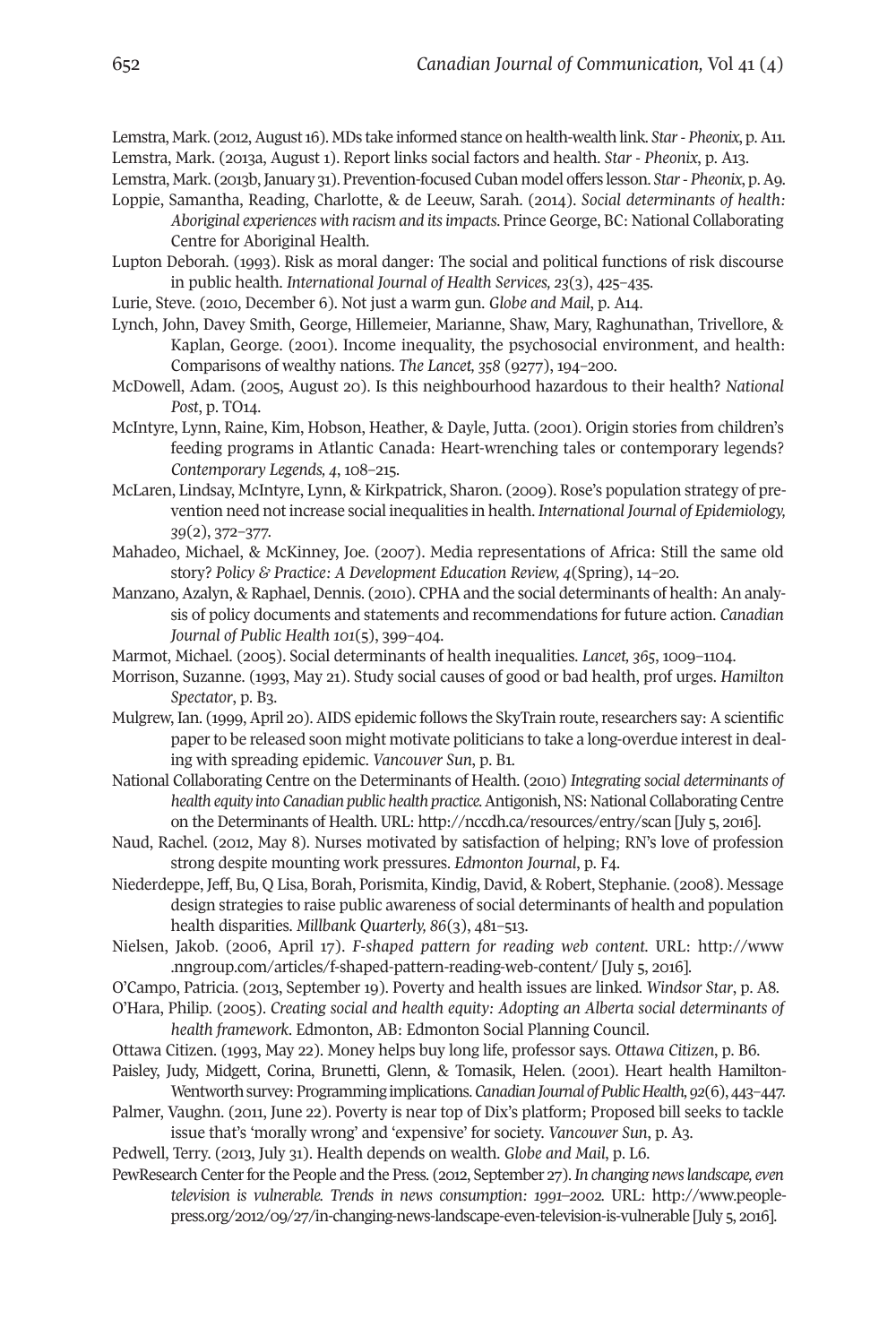Picard,André. (2006,June 22).Untreated social ills make for higher medical costs.*Globe and Mail*, p.A15. Picard, André. (2008, August 28). Social injustice can kill, global panel claims. *Globe and Mail*, p. A9. Picard, André. (2009, February 12). Bailouts expose health-care hypocrisy. *Globe and Mail*, p. L4.

Picard, André. (2012a, April 2). Five unhealthy habits sending us to an early grave. *Globe and Mail*, p. A6. Picard, André. (2012b, May 24). Dragging medicare into the 21st century. *Globe and Mail*, p. A19.

- Picard, André. (2012c, August13). "Real inequalities" a threat to medicare's mission, incoming CMA chief says. *Globe and Mail*, p. A8.
- Picard, André. (2013, August 21). Personal struggle prompted CMA president to fight for a more patient-centred health system. *Globe and Mail*, p. A4.
- Public Health Agency of Canada. (2007). *Canada's response to WHO Commission on Social Determinants of Health.* Ottawa, ON: Public Health Agency of Canada.

QSR International Pty Ltd. (2014). NVivo qualitative data analysis software, version 10.

- Raphael, Dennis. (2002). *Social justice is good for our hearts: Why societal factors – not lifestyles – are major causes of heart disease in Canada and Elsewhere.* Toronto, ON: CSJ Foundation for Research and Education.
- Raphael, Dennis. (2003). Society in decline: The social, economic, and political determinants of health inequalities in the USA." In R. Hofrichter (Ed.), *Health and social justice: A reader on politics, ideology, and inequity in the distribution of disease* (pp. 59–88)*.* San Francisco, CA: Jossey Bass/Wiley.
- Raphael, Dennis. (2008). Getting serious about the social determinants of health: New directions for public health workers. *Promotion and Education, 15*(3), 15–20.
- Raphael, Dennis. (2009). *Social Determinants of Health* (2nd ed.). Toronto, ON: Canadians' Scholars Press.
- Raphael, Dennis. (2011). Mainstream media and the social determinants of health in Canada: Is it time to call it a day? *Health Promotion International, 26*(2), 220–229.
- Raphael, Dennis. (2012). *Tackling health inequalities: Lessonsfrom international experiences.* Toronto, ON: Canadian Scholars' Press.
- Raphael, Dennis, Curry-Stevens, Ann, & Bryant, Toba. (2008). Barriers to addressing the social determinants of health: Insights from the Canadian experience. *Health Policy,* 88, 222–235.
- Reutter, Linda, & Kushner, Kaysi. (2010). 'Health equity through action on the social determinants of health': Taking up the challenge in nursing. *Nursing Inquiry, 17*(3), 269–280.
- Ross, Howard. (1995, March 6). Well-off found to live longer. Health linked to income in B.C. *Globe and Mail*, p. A1.
- Rothman, Laurel. (2013a, July 24). Canada needs a national strategy on poverty; Premiers must press Ottawa to help create co-ordinated plan. *Edmonton Journal*, p. A16.
- Rothman, Laurel. (2013b, July 24). Canada's high poverty levels call for unified action. *Vancouver Sun*, p. A9.
- Ruger, J. (2006). Ethics and governance of global health inequalities. *Journal of Epidemiology and Community Health, 60*, 998–1003.
- St. Petersburg College Libraries. (2014, March 18). *How to write a news article: Basic guidelinesfor creating news articles in print, photos, and video.* URL: <http://spcollege.libguides.com/news> [July 5, 2016].
- Schrecker, Ted, & Taler, Vanessa. (2013). How to think about social determinants of health: Revitalizing the agenda in Canada. *(É/Ex)change Working Paper, 4*(6), 1–30.
- Simons, Paula. (2010, November 13). Our health-care system is failing us miserably; Children, babies in this city are dying at Third-World rates. *Edmonton Journal*, p. B1.
- Sinnema, Jodie. (2013, December 16). Aiding Royal Alex's homeless users; Inner-city team to help patients access housing, drug programs. *Edmonton Journal*, p. A5.
- Skerritt, Jen. (2010, December 11). Poverty the real disease. *Winnipeg Free Press*, p. A4.
- Sparkes, Michael. (2009). Acting on the social determinants of health: Health promotion needs to get more political [editorial]. *Health Promotion International, 24*(3), 199–203.

Steinmetz, Nicolas. (1998, March 29). Poverty kills our children. *The Gazette*, p. A8.

Tam, Pauline. (2009, July 6). Operation Give a Little Bit; Motivated by social responsibility, wanderlust and an urge to test limits, medical aid workers from Ottawa are travelling to impoverished countries, often at their own expense, to help the sick. *Ottawa Citizen*, p. A1.